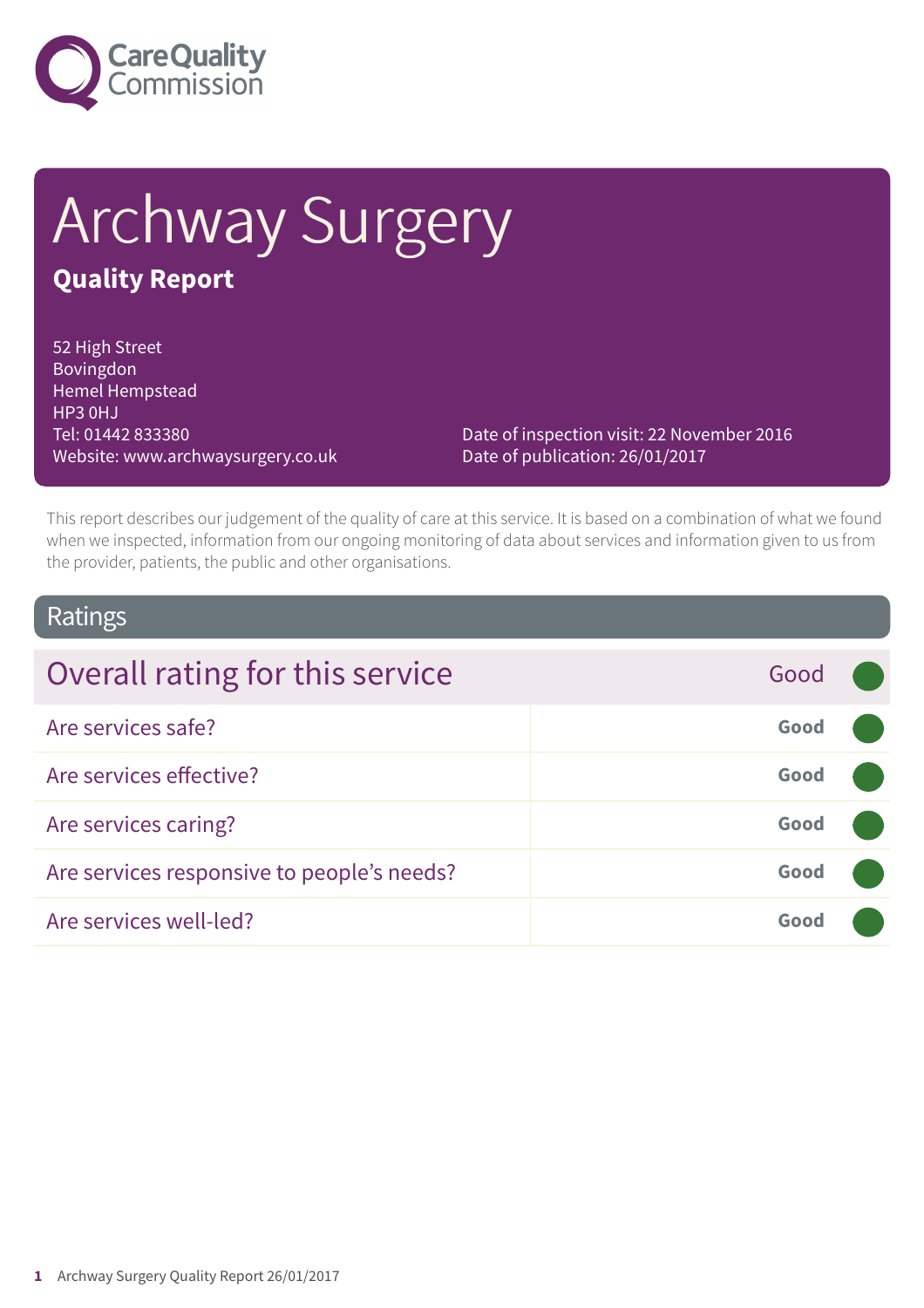### **Contents**

| Summary of this inspection                                                                                                                           | Page           |
|------------------------------------------------------------------------------------------------------------------------------------------------------|----------------|
| Overall summary<br>The five questions we ask and what we found<br>The six population groups and what we found<br>What people who use the service say | $\overline{2}$ |
|                                                                                                                                                      | $\overline{4}$ |
|                                                                                                                                                      | 8              |
|                                                                                                                                                      | 13             |
| Areas for improvement                                                                                                                                | 13             |
| Detailed findings from this inspection                                                                                                               |                |
| Our inspection team                                                                                                                                  | 14             |
| Background to Archway Surgery                                                                                                                        | 14             |
| Why we carried out this inspection                                                                                                                   | 14             |
| How we carried out this inspection                                                                                                                   | 14             |
| Detailed findings                                                                                                                                    | 16             |

### Overall summary

### **Letter from the Chief Inspector of General Practice**

We carried out an announced comprehensive inspection at Archway Surgery on 22 November 2016. Overall the practice is rated as good.

Our key findings across all the areas we inspected were as follows:

- The practice had a clear vision and had recognised the particular needs of patients in the community it served.
- The practice had worked to create an open and transparent approach to safety. A clear reporting system was in place for recording significant events.
- Risks to patients were identified, assessed and appropriately managed. For example, the practice implemented appropriate recruitment checks for new staff, undertook regular clinical reviews and followed up-to-date medicines management protocols.
- We saw that the staff assessed patients' needs and delivered care in line with current evidence based guidance.
- Staff were supported to access development learning and routine training was provided to ensure they had the skills, knowledge and experience to deliver effective care and treatment.
- Data from the Quality and Outcomes Framework (QOF) 2015/2016 showed the practice had performed well, obtaining 99% of the total points available to them, for providing recommended care and treatment to their patients.
- Feedback from patients was consistently positive. Patients we spoke with told us they were treated with compassion, dignity and respect and they were involved in their care and decisions about their treatment. Comments from patients on the nine completed CQC comment cards confirmed these views.
- Results from the GP Patient Survey published in July 2016 showed the practice was consistently performing higher than local and national averages.
- Information about services and how to complain or provide feedback was available in the waiting area and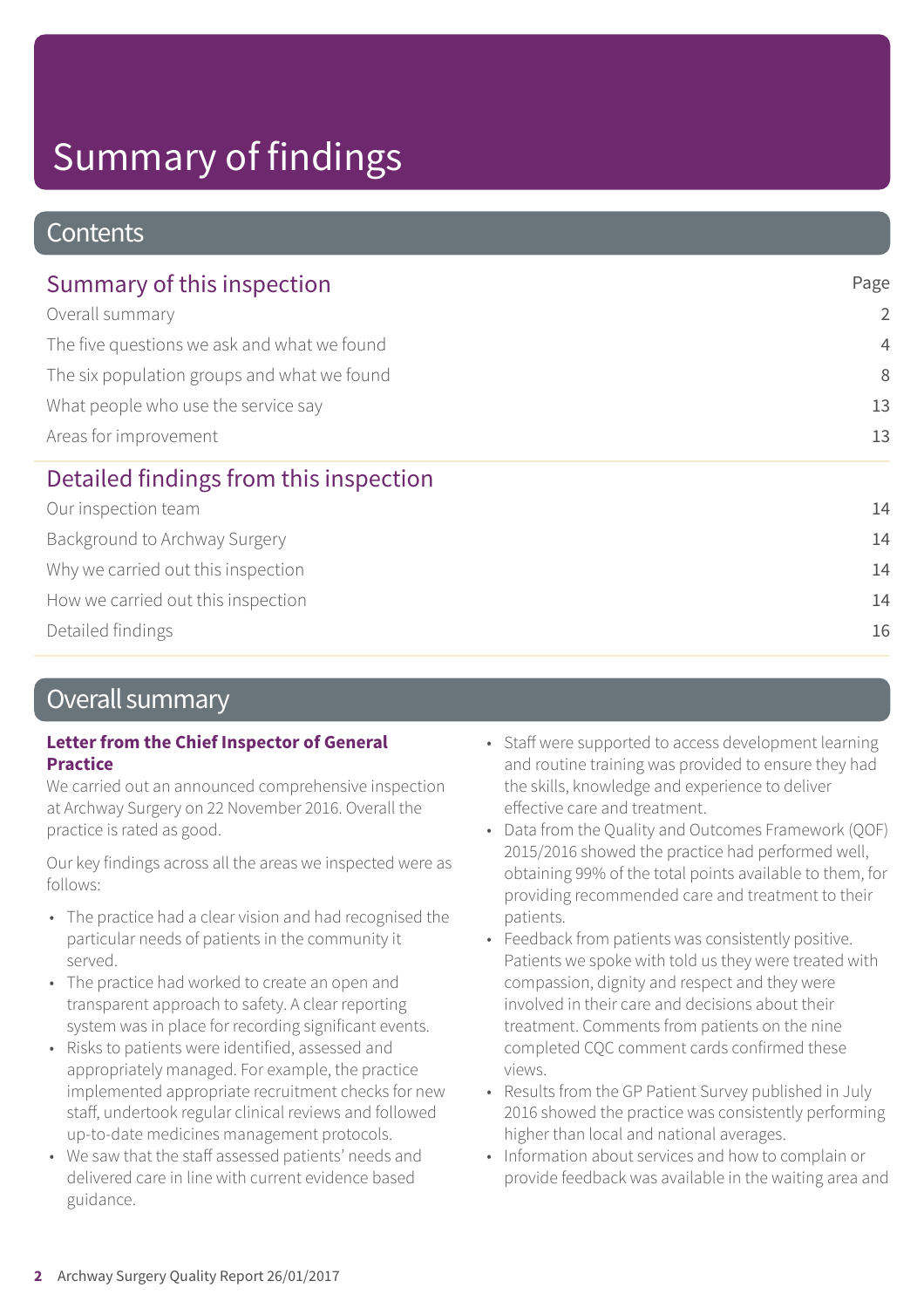published on the practice website. The practice had a thorough process dealing with patient feedback. Outcomes from complaints were shared and learning opportunities identified as appropriate.

- Appointments were readily available. Urgent appointments were available the same day, although not always with the patients named or usual GP. Prebookable appointments were available eight weeks in advance.
- The practice had access to good facilities and modern equipment in order to treat patients and meet their needs.
- There was a clear leadership structure and we noted there was a positive outlook among the staff, with good levels of moral in the practice. Staff said they felt supported by management.

• The provider was aware of and complied with the requirements of the duty of candour.

The areas where the provider should make improvements are as follows:

- Medication review dates should be monitored and regularly audited.
- Development work to identify and support patients who are carers to continue.

**Professor Steve Field (CBE FRCP FFPH FRCGP)** Chief Inspector of General Practice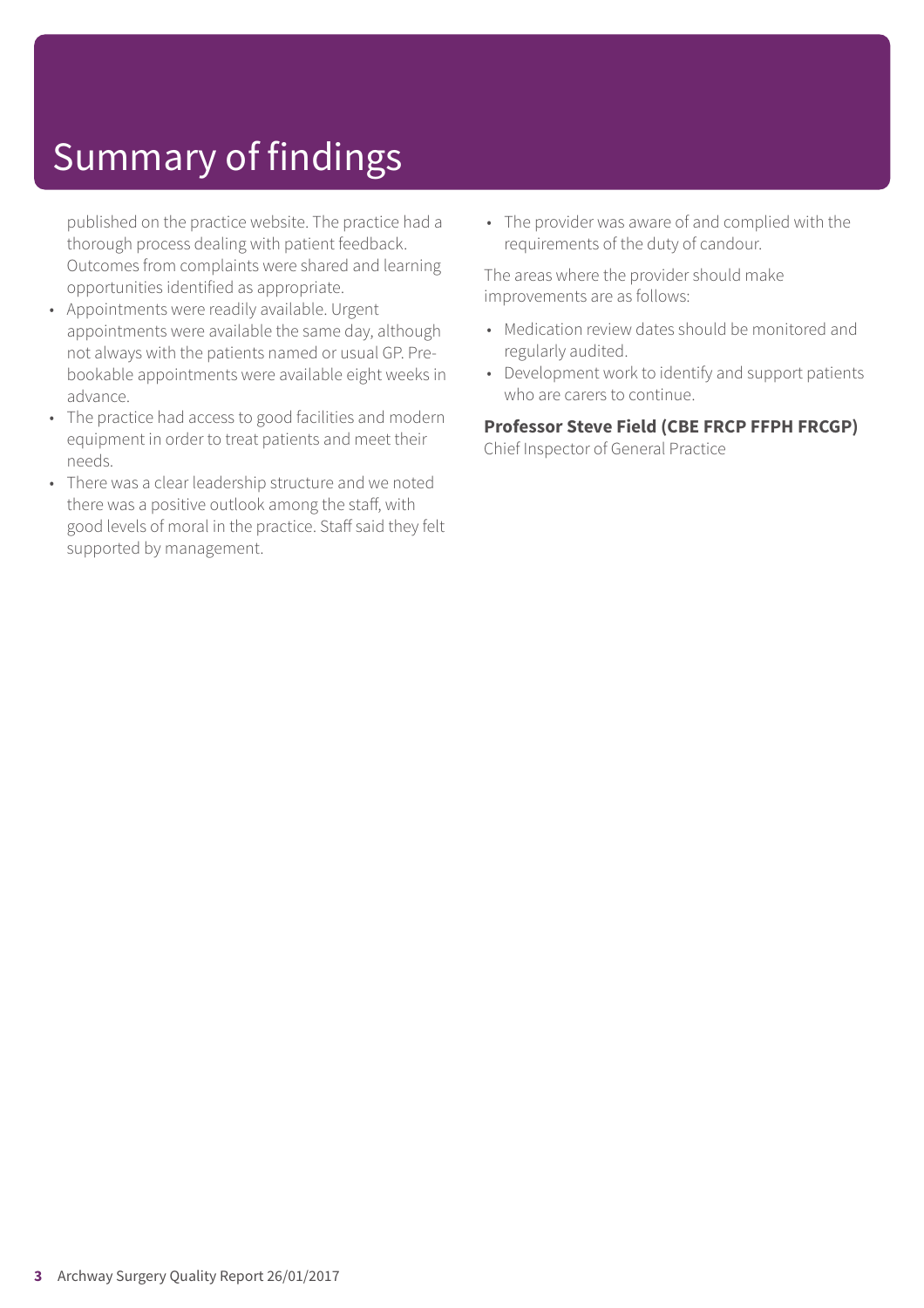### The five questions we ask and what we found

We always ask the following five questions of services.

### **Ar e services safe ?**

The practic e is rated as good for providing saf e services.

- There was an effective system in place for reporting and recording significant events. Staff understood their responsibilities to raise concerns and to report incidents or 'near misses'. GP s and manager s actively encouraged staff involvement.
- Lessons learnt were shared to make sure action was taken to improve saf ety in the practice.
- When ther e wer e unintended or unexpected incidents patients received support, information and an apology as appropriate to the circumstances. The practic e put steps in plac e t o identify learning and changes t o processes wer e introduced t o avoid a possible repeat incident when necessar y.
- The practice had well established systems in place to keep patients saf e and saf eguarded from abuse.
- Risks t o patients wer e assessed and well managed. For example, this included arrangements for monitoring standards of infection pr evention and control, and the saf ety and security arrangements in plac e for the management and issuing of prescriptions and medicines. However , systems in plac e for managing the routine monitoring of medication r evie w dates would benefit from regular oversight or audit to ensure all r evie w dates ar e me t.

### **Ar e services e ffective ?**

The practic e is rated as good for providing effective services.

- Dat a from the Quality and Out comes F ramework (QOF) showed the practic e had performed well, obtaining 99% of the total points available to them, for providing recommended care and tr eatment t o their patients.
- Staff referred to guidance from the National Institute for Health and Car e and Ex cellenc e (NICE) and used it t o assess and deliver car e in line with current evidenc e based guidance.
- The practic e was engaged in an ongoing programme of clinical audits, which demonstrated a commitment t o quality improvement , professional development and patient care.
- Staff had the skills, knowledg e and experienc e t o deliver effective care and treatment. Personal and professional development was encouraged and supported.

**Good –––**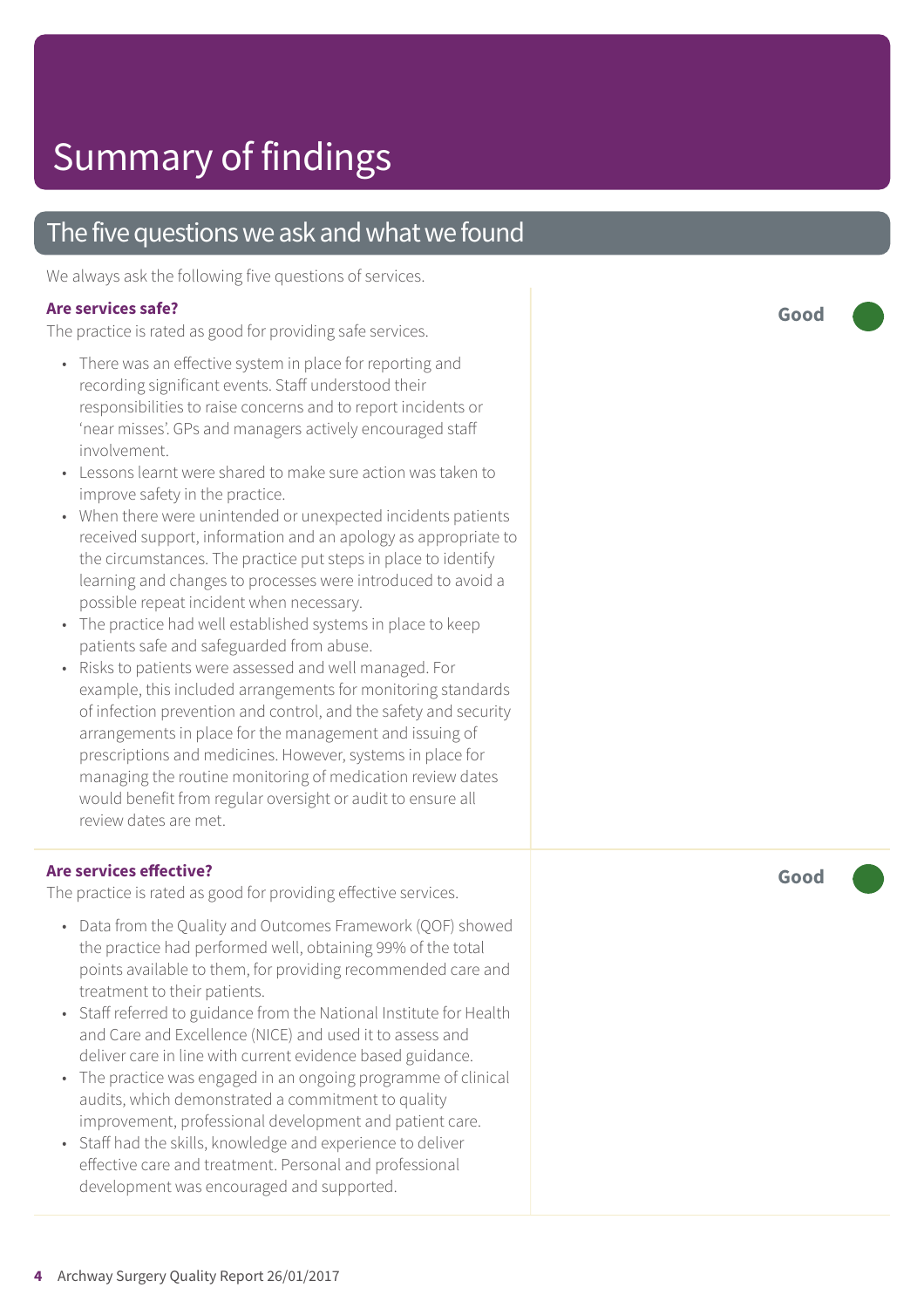- There was clear evidence of appraisals and personal development plans for staff.
- Staff worked with other health care professionals to understand and meet the range and complexity of patients' needs. The practice staff participated in regular multidisciplinary meetings to meet the needs of patients and deliver appropriate care and support.

#### **Are services caring?**

The practice is rated as good for providing caring services.

- Data from the national GP patient survey showed that patients reported they were treated with compassion, dignity and respect and they were involved in decisions about their care and treatment.
- The practice had identified 38 patients registered as carers, which represented approximately 1% of the practice list. A carers 'champion' had recently been identified to continue the work to identify and support patients who were carers.
- 95% of patients described their overall experience of the practice as good; this was higher than both the local CCG average of 89% and the national average of 85%.
- Feedback received from patients from the completed CQC comment cards was consistently positive. Patients told us they were impressed by the professional attitude and caring approach of the staff.
- We saw staff treated patients with kindness and respect, and maintained patient and information confidentiality.
- Information for patients about the services available was easy to understand and accessible. The practice had an informative practice leaflet and a comprehensive website. Posters were on display and a variety of leaflets were available in the waiting area.

#### **Are services responsive to people's needs?**

The practice is rated as good for providing responsive services.

- The identification of the needs for individual patients was at the centre of planning and delivery of services at the practice. Practice staff reviewed the needs of its local population and engaged with the NHS England Area Team and Herts Valley Clinical Commissioning Group to secure improvements to services where these were identified.
- 95% of patients said the receptionists at the practice were helpful, compared to the CCG average of 86% and a national average of 87%.

**Good –––**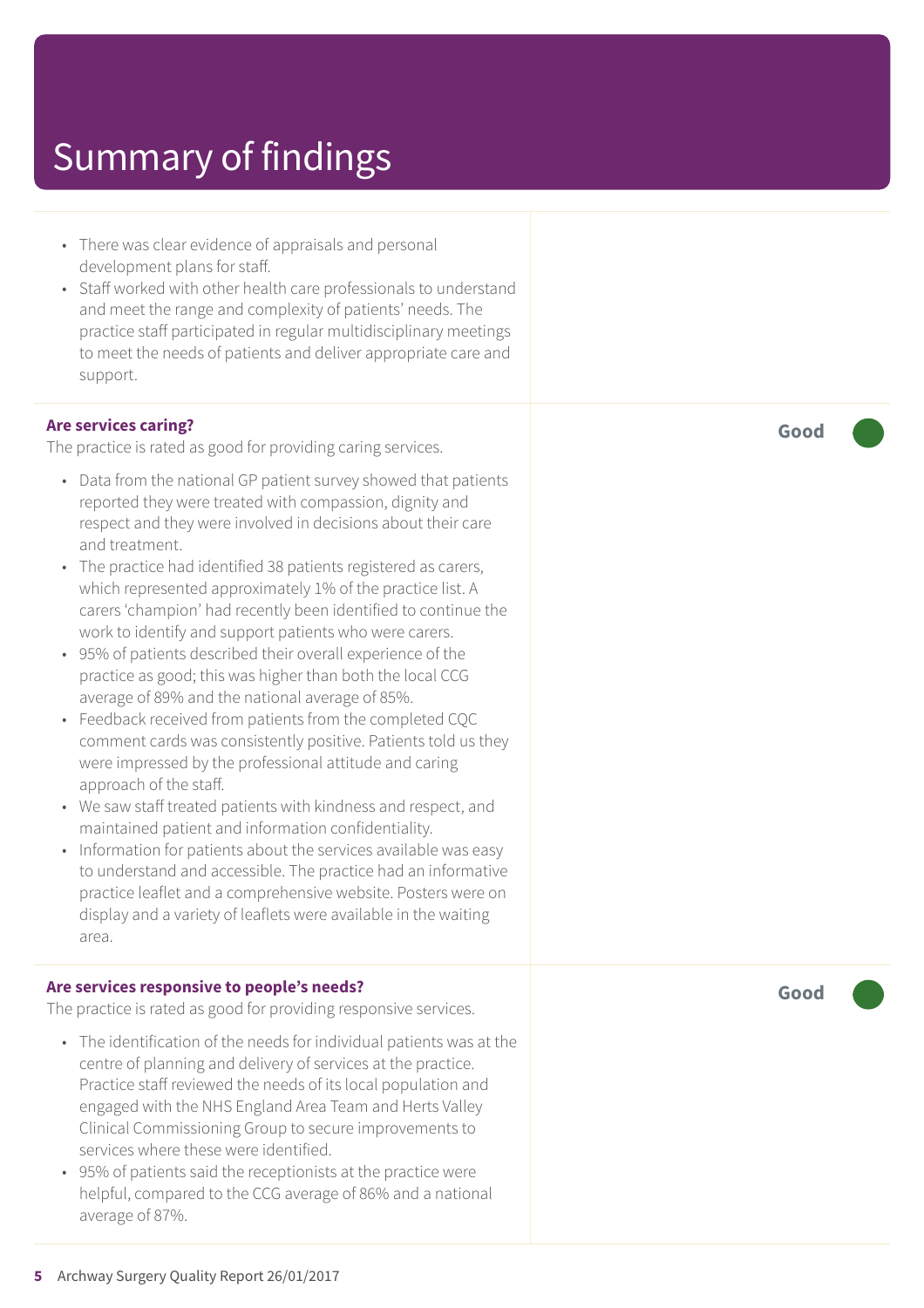- 97% of patients described their experience of making an appointment as good, compared to the CCG average of 78% and the national average of 73%.
- Urgent appointments were available the same day, with pre-bookable appointments with the health care assistant, nurses and GPs available up to six weeks in advance.
- The practice had good facilities and was well equipped to treat patients and meet their needs. A phlebotomy service was provided at the practice, so that patients did not have to attend the local hospital.
- Information about how to complain was available and easy to understand. Evidence demonstrated the practice responded quickly to issues raised. Learning from complaints was shared with staff and other stakeholders as appropriate. The practice encouraged positive feedback and celebrated success appropriately.

#### **Are services well-led?**

The practice is rated as good for being well-led.

- The practice had a corporate vision and strategy to deliver good quality care and promote good outcomes for patients. Practice staff were clear about their role in delivering services to patients.
- There was a clear leadership structure and staff felt supported by management. The practice had appropriate policies and procedures to govern activity and held regular governance meetings.
- Systems were in place to review, update and amend policies and procedures to ensure best practice guidelines were incorporated and followed by staff.
- Key performance indicators were in place to monitor delivery of services. Information was used to benchmark delivery of services, patient satisfaction levels and to identify areas of good practice and areas for development.
- The practice had a business development plan which identified existing objectives and possible future developments.
- There was a clear and accessible governance framework, which supported the delivery of good quality care to patients. This included arrangements to monitor and improve quality and identify risk.
- The provider was aware of and complied with the requirements of the duty of candour. The management team encouraged a culture of openness, transparency and honesty.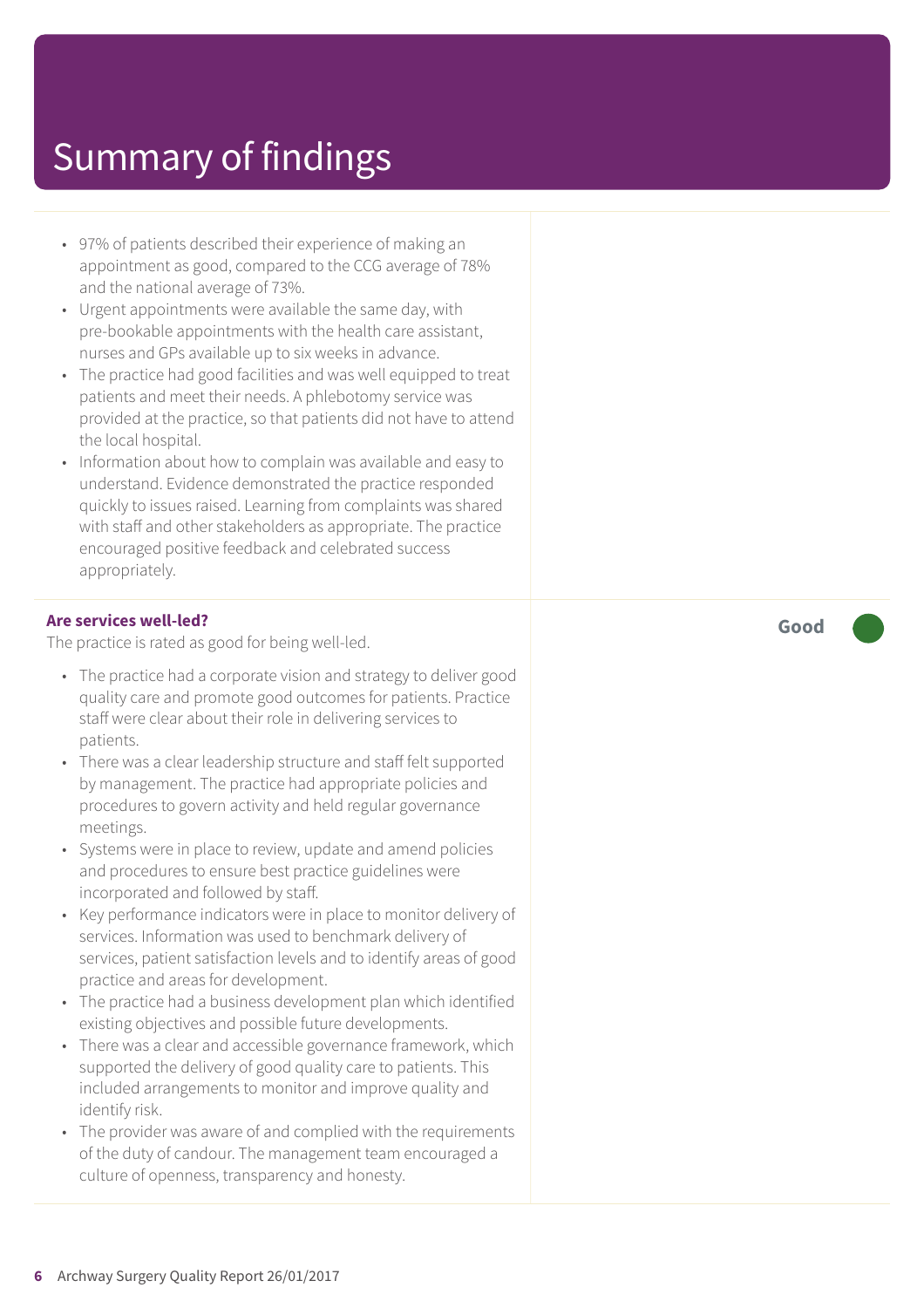- The practice had systems in place for notifiable safety incidents and ensured this information was shared with staff to ensure appropriate action was taken.
- The practice regularly and proactively sought feedback from staff and patients, which it acted on. The practice had an active patient participation group.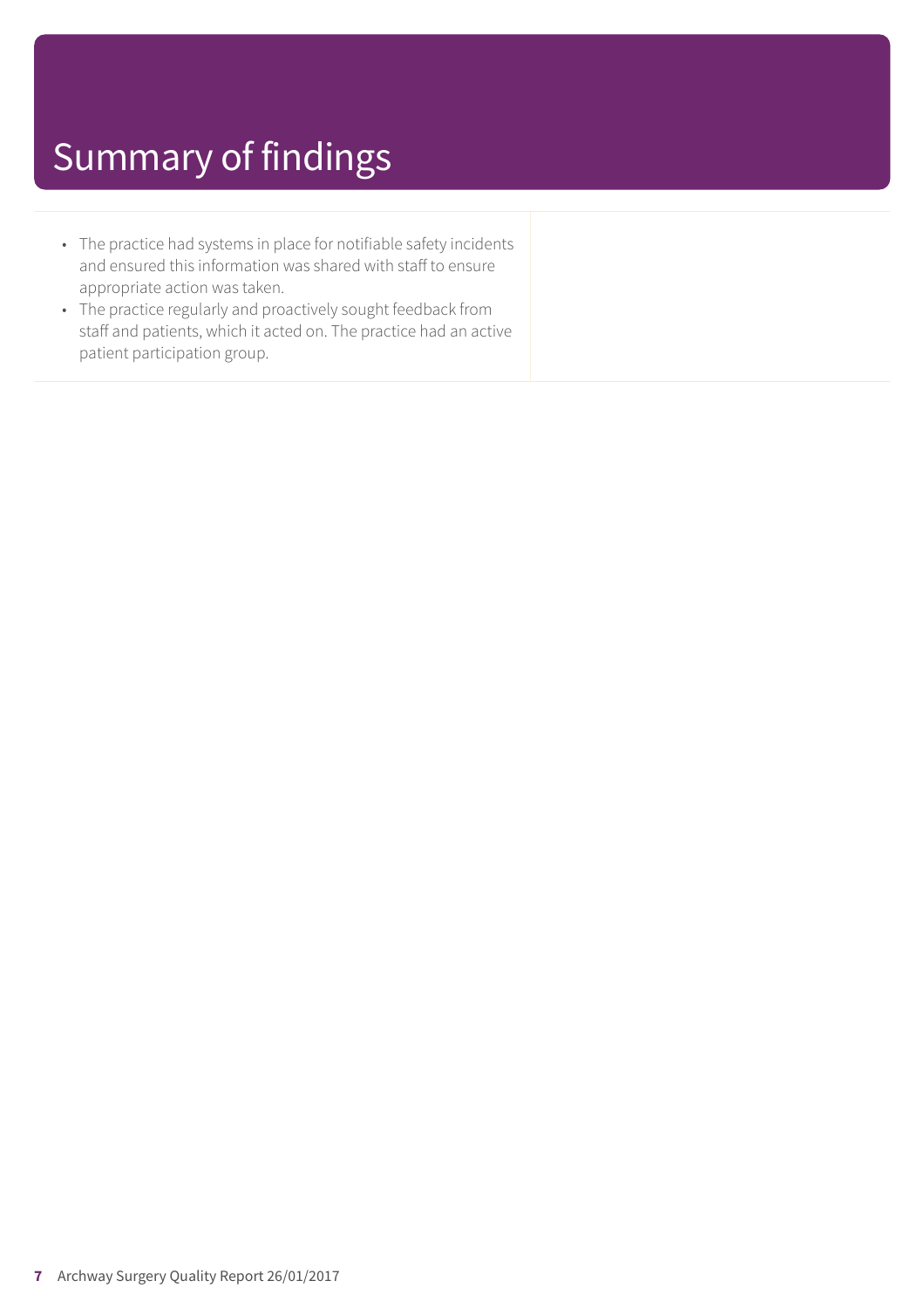### The six population groups and what we found

We always inspect the quality of care for these six population groups.

#### **Older people**

The practice is rated as good for the care of older people.

- The practice offered proactive, personalised care to meet the needs of the older people in its population.
- The practice was responsive to the needs of older people. GPs were able to offer home visits to those patients who were unable to travel into the surgery. On-the-day or emergency appointments were available to those patients with complex or urgent needs.
- The practice had clear objectives to avoid hospital admissions where possible. GPs made home visits to elderly patients and ensured that patient medication was reviewed regularly and where possible other routine tests were undertaken without the need for patient admission to hospital.
- These patients had a dedicated telephone number at the practice, for use in an emergency.

#### **People with long term conditions**

The practice is rated as good for the care of people with long-term conditions.

- Nursing staff had lead roles in chronic disease management and patients at risk of hospital admission were identified as a priority.
- All these patients had a named GP and a structured annual review to check their health and medicines needs were being met.
- For those patients with the most complex needs, the named GP worked closely with relevant health and care professionals to deliver a multidisciplinary package of care.
- The practice had clear protocols in place to support the treatment of patients with long term conditions. The practice held records of the number of patients with long term conditions. These patients were seen at the surgery on a regular basis and invited to attend specialist nurse-led clinics.
- The practice offered longer appointments to these patients and home visits were available when needed.
- 98% of the patients on the diabetes register had influenza immunization in the preceding 01 August 2015 to 31 March

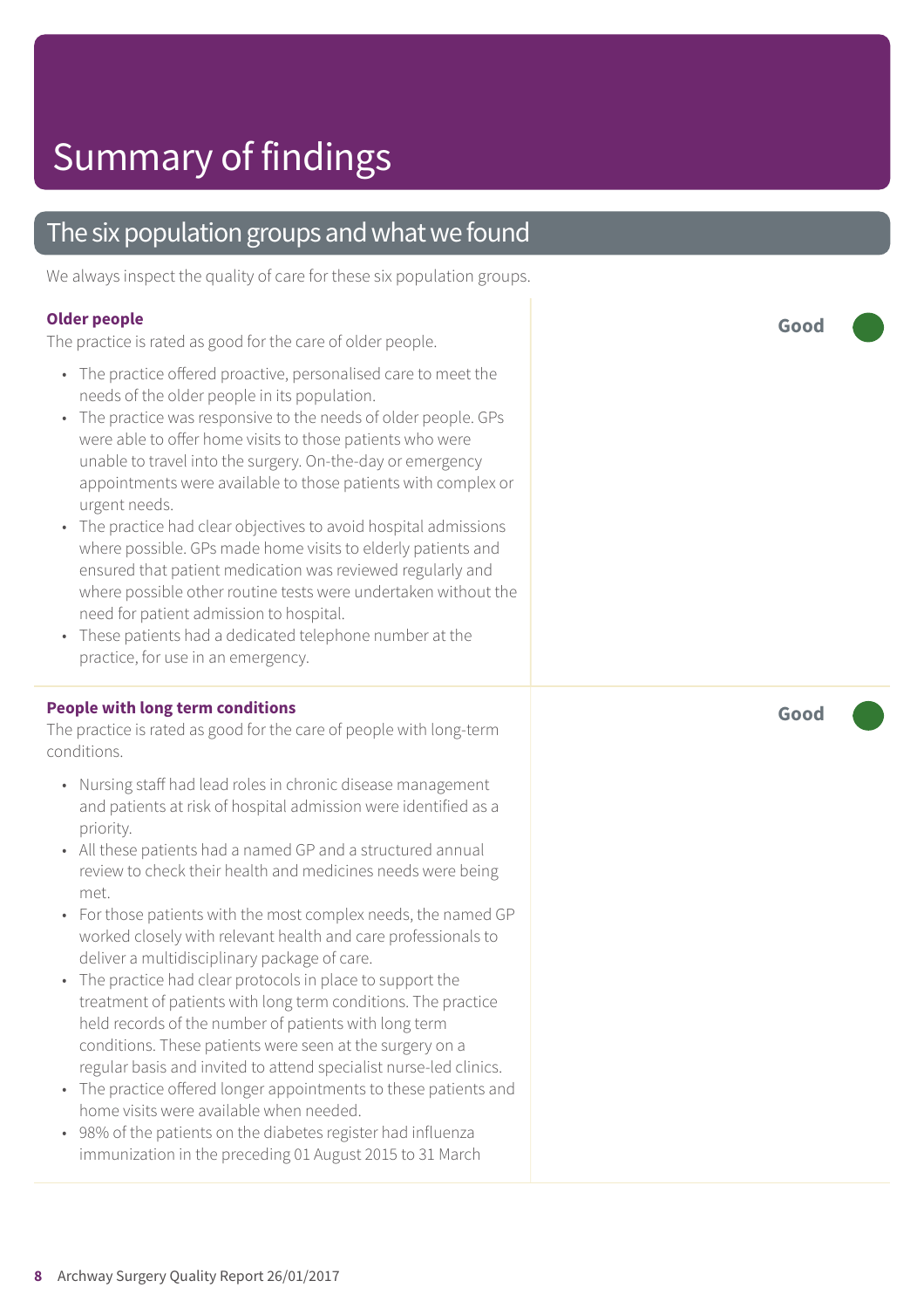2016, compared to local CCG average of 96% and national average of 94%. Effective arrangements were in place to ensure patients with diabetes were invited for a review of their condition.

- Nurse led clinics ensured annual reviews and regular checks for patients with asthma and chronic obstructive pulmonary disorder (COPD) were in place. The practice had clear objectives to reduce hospital admissions for respiratory conditions.
- Patients who were admitted to hospital were reviewed by the practice after discharge.

#### **Families, children and young people**

The practice is rated as good for the care of families, children and young people.

- There were systems in place to identify and follow up children living in disadvantaged circumstances and who were at risk, for example, children and young people who had a high number of A&E attendances.
- Patients told us that children and young people were treated in an age-appropriate way and were recognised as individuals and we saw evidence to confirm this.
- 84% of women aged between 25 64 years of age whose notes record that a cervical screening test has been performed in the preceding five years, was in line with the local CCG average and the national average of 82%.
- The practice provided appointments outside of school hours and the premises were suitable for children and babies.
- We saw positive examples of joint working with midwives, health visitors and school nurses.
- Immunisation rates for all standard childhood immunisations were similar to local CCG averages. The practice provided flexible immunisation appointments.
- The practice supported a number of initiatives for families with children and young people, for example the practice offered a range of family planning services.
- Baby vaccination clinics and ante-natal clinics were held at the practice on a regular basis. Positive links with the community midwife team and liaison with health visitors formed a positive and collaborative approach.

#### **Working age people (including those recently retired and students)**

The practice is rated as good for the care of working-age people (including those recently retired and students).

**Good –––**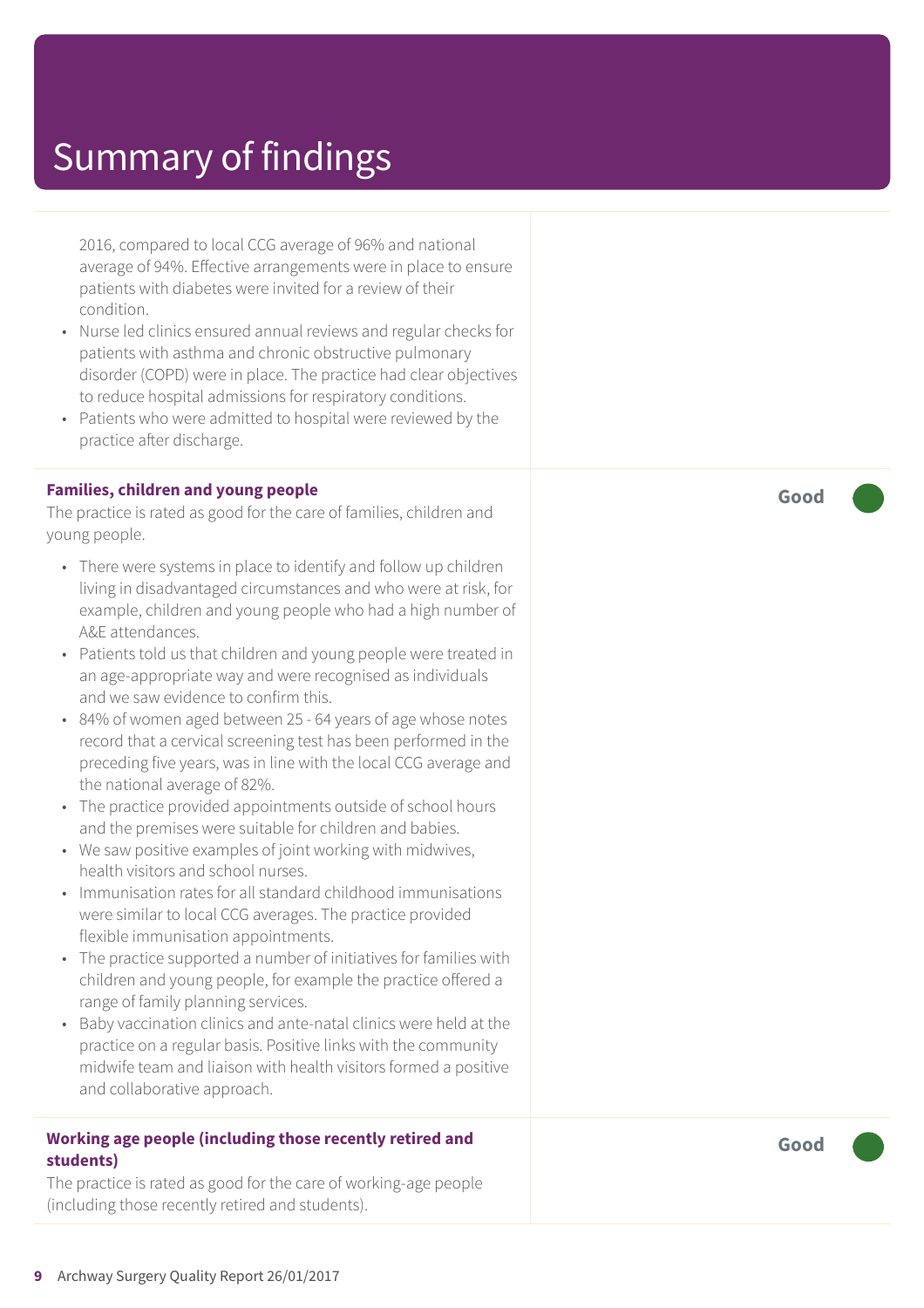- The practice had adjusted the services it offered to ensure these were accessible, flexible and offered continuity of care, with extended opening hours on Wednesday evenings for example.
- Data showed 64% of patients aged 60 to 69 years had been screened for bowel cancer in the last 30 months compared to 57% locally and 58% nationally.
- Data showed 73% of female patients aged 50 to 70 years had been screened for breast cancer in the last three years compared to 72% locally and nationally.
- The practice offered access to telephone consultations.
- The practice provided a health check to all new patients and carried out routine NHS health checks for patients aged 40 - 74 years.
- The practice was proactive in offering on line services such as appointment booking, an appointment reminder text messaging service and repeat prescriptions, as well as a full range of health promotion and screening that reflects the needs of this age group.

#### **People whose circumstances may make them vulnerable**

The practice is rated as good for the care of people whose circumstances may make them vulnerable.

- The practice held a register of patients living in vulnerable circumstances. For example, a high number of patients registered at the practice were elderly people who lived at home alone and the practice was able to recognise how services should be adapted to support the patient's wishes to remain independent.
- The practice offered longer appointments for patients with a learning disability.
- The practice had recorded 38 carers on their register (approximately 1% of the total patient list) and had generated positive links with carers and community groups. A member of staff had recently taken on the role of carers champion and further development work was planned.
- The practice regularly worked collaboratively with other health care professionals in the case management of vulnerable patients.
- The practice informed vulnerable patients about how to access support groups and voluntary organisations.
- Staff knew how to recognise signs of abuse in vulnerable adults and children and the protocol to follow for reporting concerns.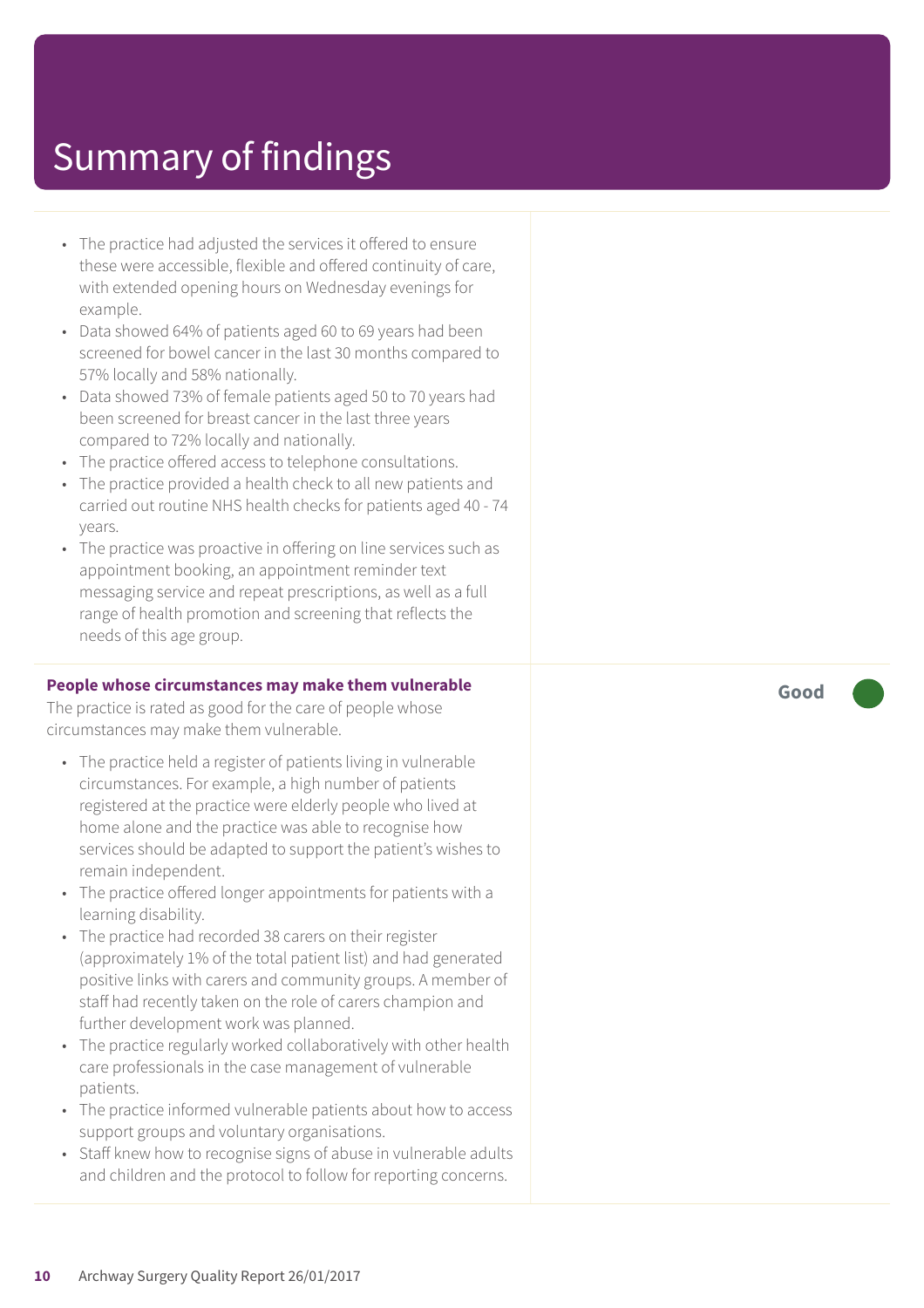- Staff were aware of their responsibilities regarding information sharing, documentation of safeguarding concerns and how to contact relevant agencies in normal working hours and out of hours.
- The practice had a system in place to identify patients with a known disability.

#### **People experiencing poor mental health (including people with dementia)**

The practice is rated as good for the care of people experiencing poor mental health (including people with dementia).

- The practice regularly worked with multi-disciplinary teams in the case management of patients experiencing poor mental health, including those with dementia.
- The practice carried out advance care planning for patients with dementia.
- Staff had a good understanding of how to support patients with mental health needs and dementia and had received training in dementia awareness.
- For example, 89% of patients diagnosed with dementia had their care reviewed in a face-to-face meeting in the last 12 months, compared to the local CCG average of 85% and the national average of 84%.
- For patients on the dementia register, the practice had a lead member of staff with responsibility for developing and improving delivery of services for patients with mental health and health promotion.
- The practice had supported patients experiencing poor mental health about how to access support groups and voluntary organisations, with links to support services, such as counselling and referrals to the Improving Access to Psychological Therapies service (IAPT).
- The percentage of patients with schizophrenia, bipolar affective disorder and other psychoses whose alcohol consumption had been recorded in the preceding 12 months (01 April 2015 to 31 March 2016) was 100%, with an exception reporting rate of 0%. Compared against the local CCG average of 91% (with an exception reporting rate of 9%) and the national average of 90%, with an exception report rate of 10%.
- For another measure, the percentage of patients with schizophrenia, bipolar affective disorder and other psychoses who have a comprehensive, agreed care plan documented in the record, in the preceding 12 months (01 April 2015 to 31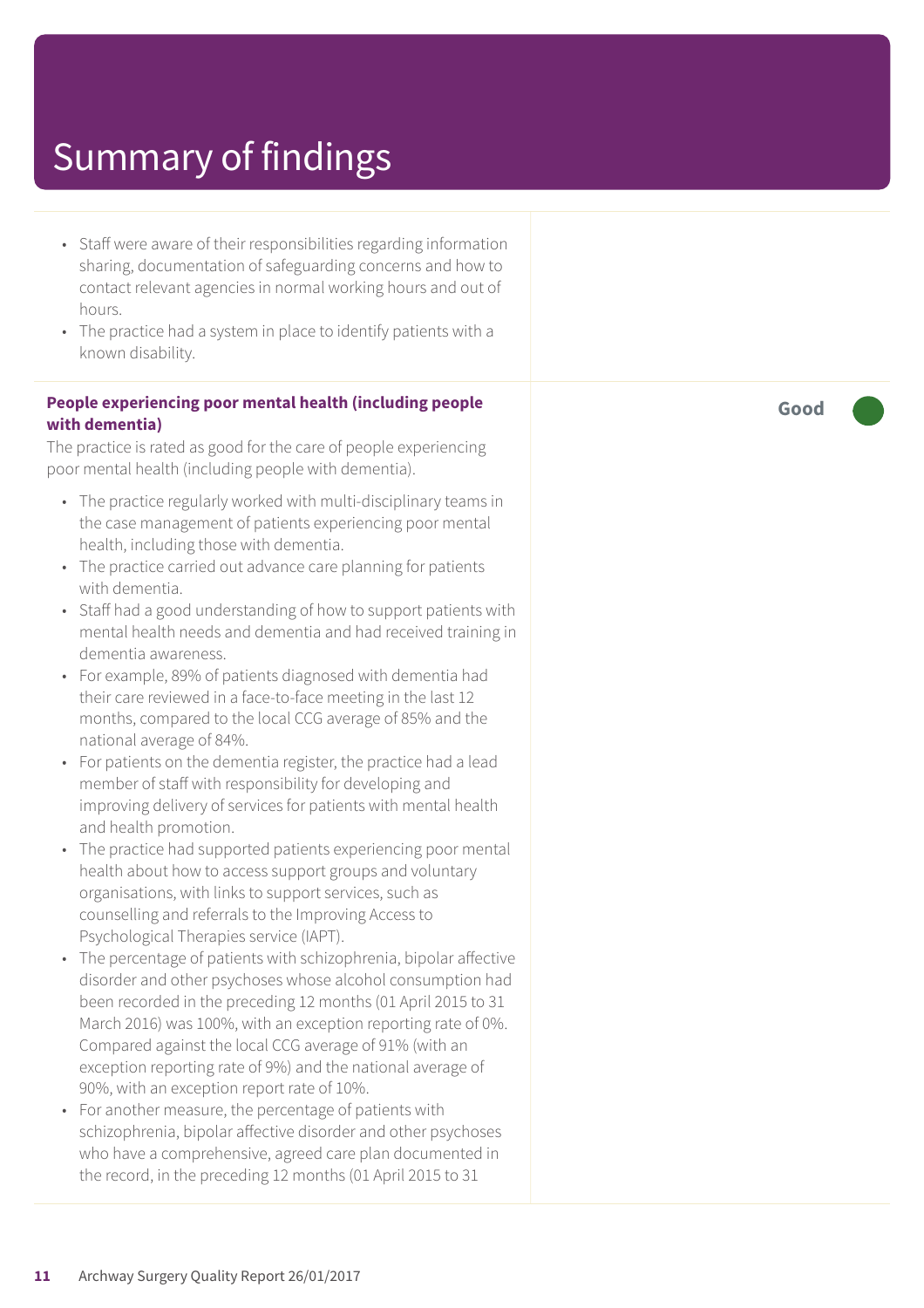March 2016) was 100%, with an exception reporting rate of 0%. Compared against the local CCG average of 92% (with an exception reporting rate of 10%) and the national average of 88%, with an exception reporting rate of 13%.

• The practice had a system in place to follow up patients who had attended A&E where they may have been experiencing poor mental health.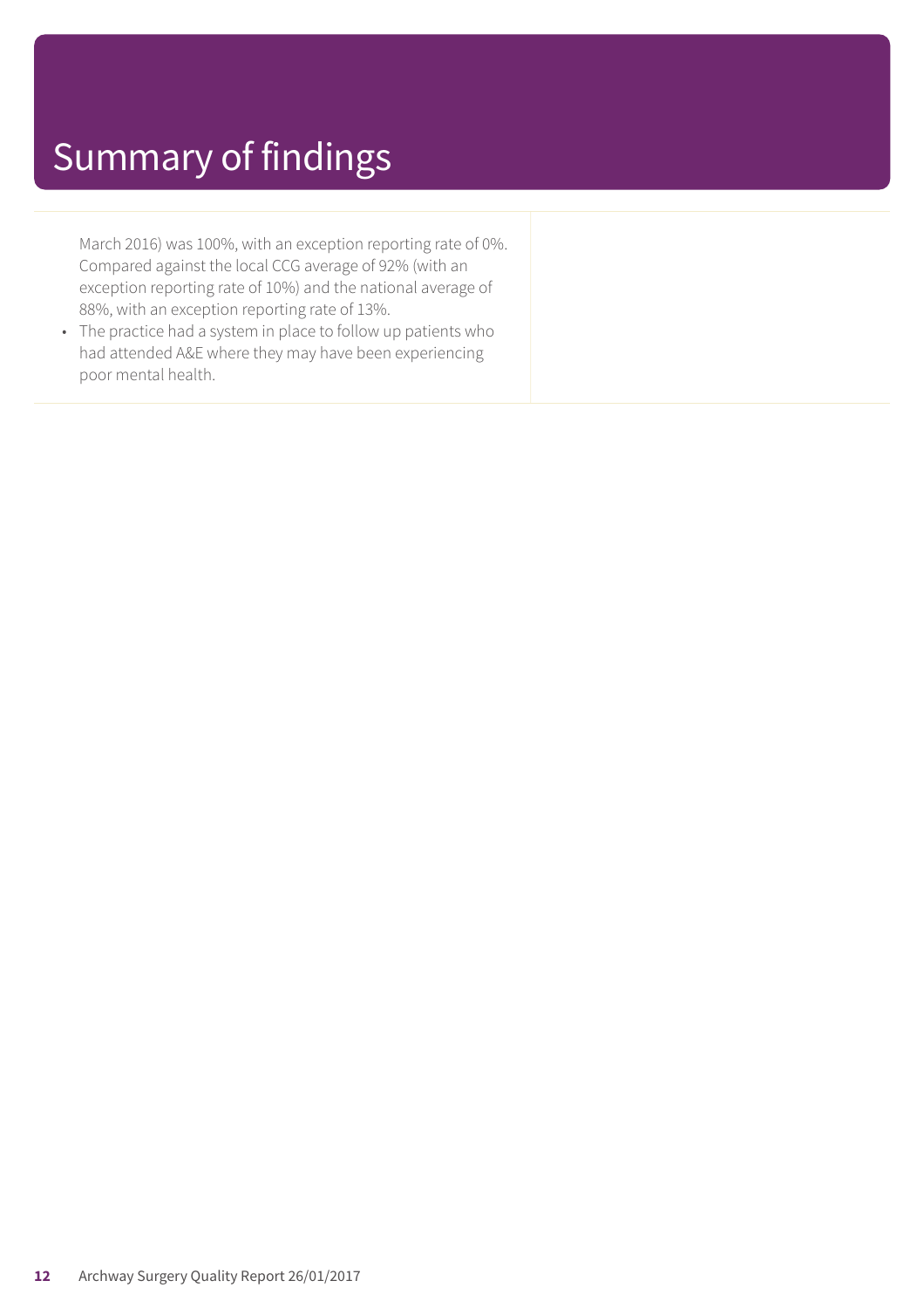### What people who use the service say

We looked at the National GP Patient Survey results published in July 2016. There were 236 patient survey forms distributed and 109 returned. This equated to a 46% response rate and represented approximately 4.5% of the practice's patient list.

The results showed the practice was performing better than both local and national averages in most areas.

- 98% of patients found it easy to get through to this practice by phone, compared to the local CCG average of 78% and national average of 73%.
- 98% of patients were able to get an appointment to see or speak to someone the last time they tried, compared to the local average of 88% and national average of 85%.
- 95% of patients described the overall experience of this GP practice as fairly good or very good, compared to the local average of 89% and national average of 85%.
- 79% of patients said they would recommend this GP practice to someone who has just moved to the local area, compared to the local average of 84% and the national average of 78%.

As part of our inspection we also asked for CQC comment cards to be completed by patients prior to our inspection. We received nine completed comment cards. All of the comment cards were positive about the standard of care received. Patients said services were provided in a professional and courteous manner. Staff were described as very caring, attentive and knowledgeable.

A number of the comment cards identified named members of staff who had provided exceptional care and attention. Some of the comments were from patients who had recently registered with the practice, whilst others had been registered since the practice opened.

We spoke with two patients during the inspection. Both of the patients said they were satisfied with the care they received and thought the staff were professional in their approach, committed to providing good services and demonstrated a caring approach to patients.

We spoke with one member of the Patient Participation Group (PPG), who told us about reviews and improvements to services the practice had undertaken in response to their feedback. For example, we saw that the PPG had identified feedback from the local practice survey that information about clinics and additional patient services could be improved. The practice implemented a new "Well Person" initiative, with health checks and clinics to be made available to all registered patients; the initiative was widely advertised on the practice website and throughout the practice.

The practice had received no comments on the NHS Choices website within the previous 12 months.

Results from 28 responses to the Family and Friends Test showed that 89% of patients would recommend the practice.

### Areas for improvement

#### **Action the service SHOULD take to improve**

- Medication review dates should be monitored and regularly audited.
- Development work to identify and support patients who are carers to continue.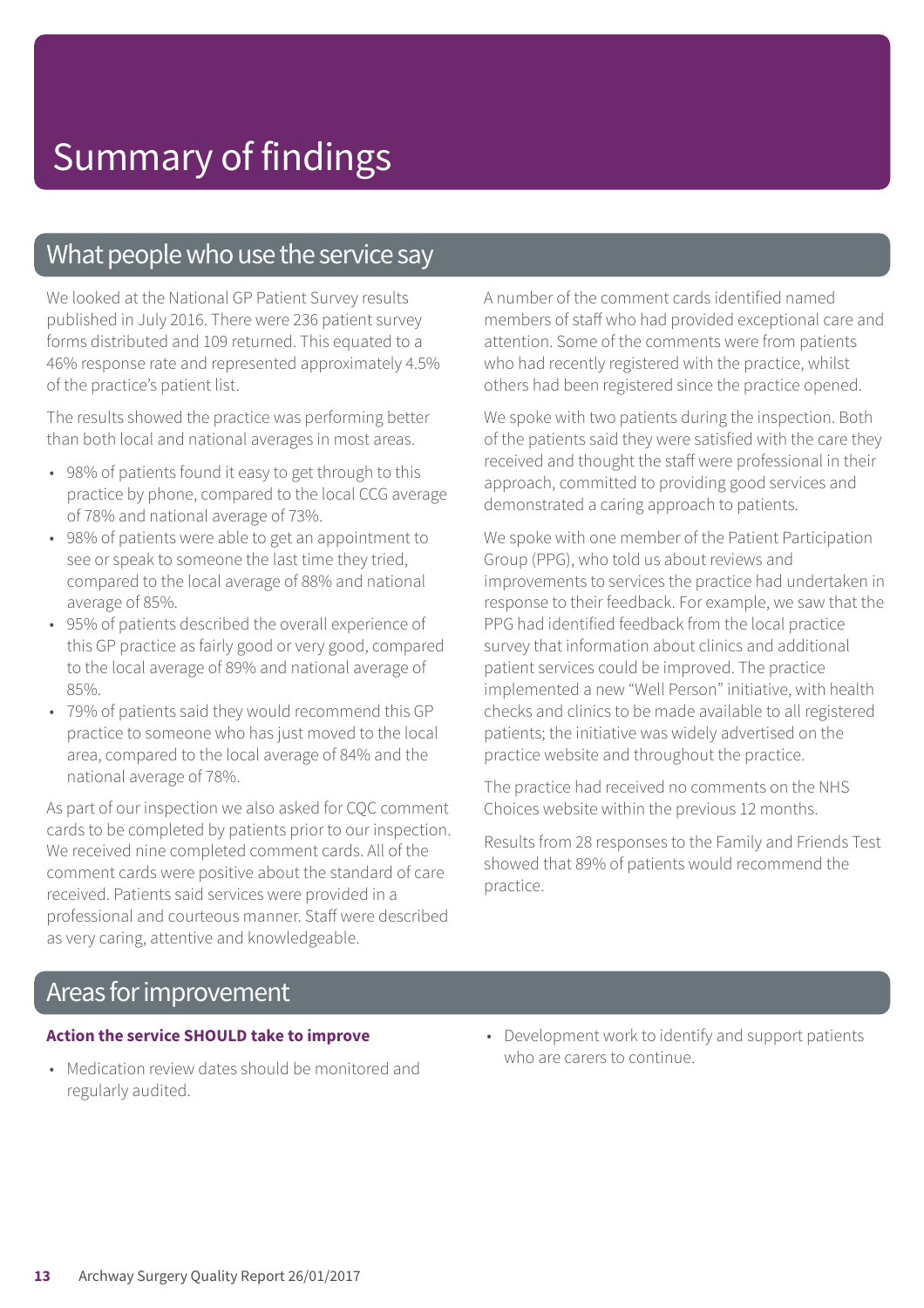

# Archway Surgery **Detailed findings**

### Our inspection team

### **Our inspection team was led by:**

Our inspection team was led by a CQC Lead Inspector and included a GP specialist advisor.

### **Background to Archway Surgery**

Archway Surgery provides primary medical services to approximately 2,437 patients in an area of Hemel Hempstead. Services are provided on a Personal Medical Services (PMS) contract (a PMS contract is a locally agreed contract with NHS England).

Services are delivered to patients from one registered location; 52 High Street, Bovingdon, Hemel Hempstead, **HP3 0HJ.** 

The practice forms part of NHSolutions, a corporate group which provides primary medical services at a number of locations across England. Executive management oversight is provided by NHSolutions which includes corporate business planning, performance monitoring and central functions such as human resource management, payroll and regular review and update of policies and processes.

The practice at Archway Surgery serves a population group with a broadly similar profile to the England average. Although the practice had 21% of their patients in the over 65 years of age range compared to the CCG average of 16% and the England national average 17%.

The area is recorded as being in the 'least deprived decile' and therefore falls in an area of the lowest deprivation According to national data, life expectancy for male patients at the practice is 83 years, compared to the CCG

average of 80 years and the national England average of 79 years. For female patients life expectancy is 86 years, compared to the local CCG average of 84 years and the England average of 83 years.

The on-site practice team consists of three GPs (two male GPs and one female GP), one practice nurse and one health care assistant (both female). The practice manager is supported by a team of staff who provide reception and administrative functions.

The practice is open between 8.00am and 6.30pm Monday to Friday, with extended hours until 8pm Wednesday evenings. Appointments with a GP, nurse or health care assistant are available during those times. Appointments are bookable up to eight weeks in advance. Emergency appointments are available daily. A telephone consultation and call-back service is also available for those who need urgent advice. Home visits are available to those patients who are unable to attend the surgery.

When the practice is closed, 'out-of-hours' services are provided by Herts Urgent Care. Information about the out-of-hours services was available in the practice waiting area, on the practice website and on the practice telephone answering service.

### Why we carried out this inspection

We inspected this service as part of our new comprehensive inspection programme. We carried out a comprehensive inspection of this service under Section 60 of the Health and Social Care Act 2008 as part of our regulatory functions. The inspection was planned to check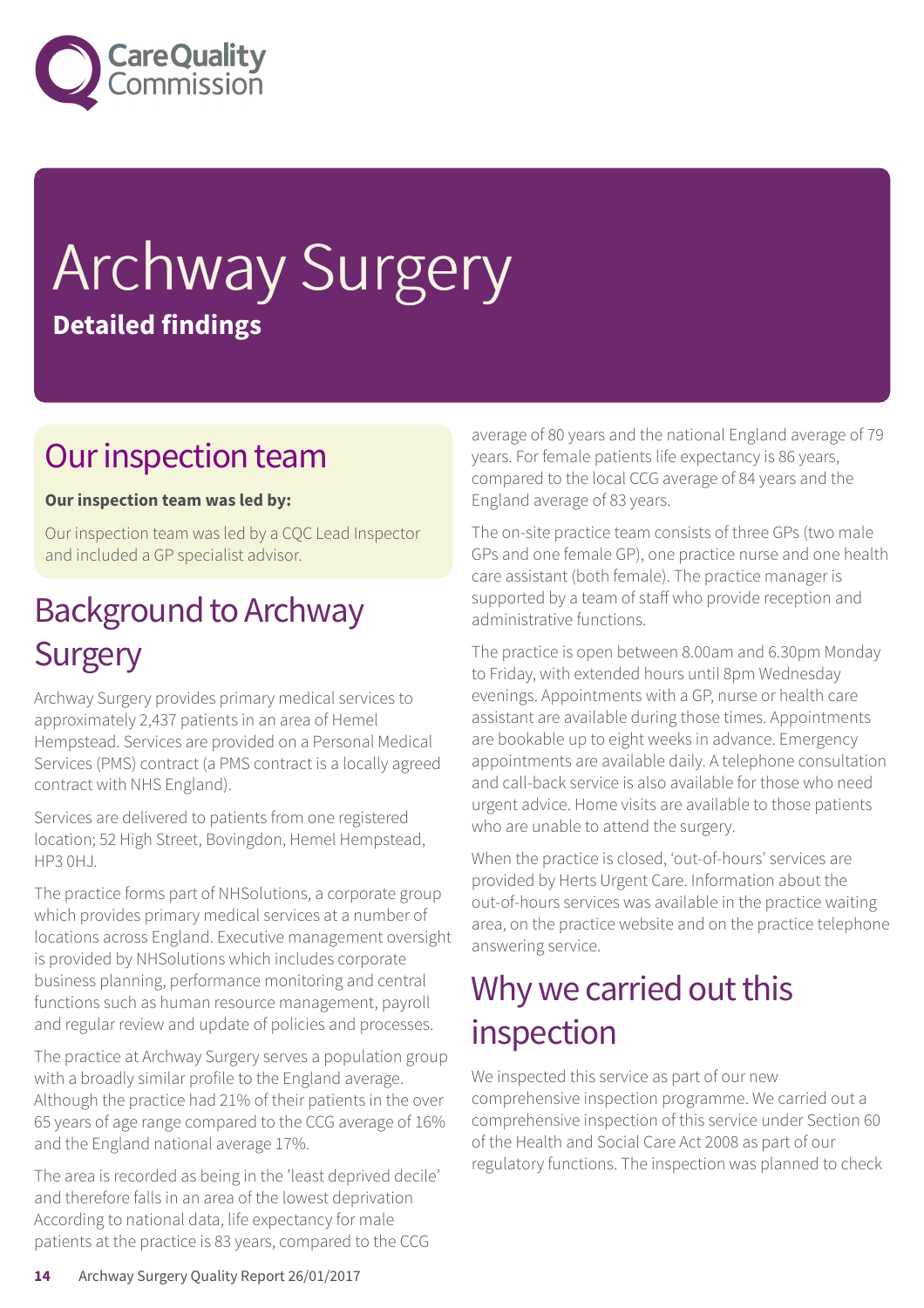# Detailed findings

whether the provider is meeting the legal requirements and regulations associated with the Health and Social Care Act 2008, to look at the overall quality of the service, and to provide a rating for the service under the Care Act 2014.

### How we carried out this inspection

Before inspecting, we reviewed a range of information we hold about the practice and asked other organisations to share what they knew. For example, NHS Herts Valley Clinical Commissioning Group (CCG), Healthwatch and the NHS England area team to consider any information they may hold about the practice.

We carried out an announced inspection on 22 November 2016.

During our inspection we:

- Spoke with the Provider's Medical Director, Director of Operations and Service Improvement Manager along with GPs, health care assistant and administrative staff at the practice.
- Spoke with patients, including a member of the Patient Participation Group (PPG) (The PPG is a group of patients who volunteer to work with practice staff on making improvements to the services provided for the benefit of patients and the practice).
- Observed how staff interacted with patients.
- Reviewed nine CQC comment cards where patients shared their views and experiences of the service.

To get to the heart of patients' experiences of care and treatment, we always ask the following five questions:

- Is it safe?
- Is it effective?
- Is it caring?
- Is it responsive to people's needs?
- $\cdot$  Is it well-led?

We also looked at how well services were provided for specific groups of people and what good care looked like for them. The population groups are:

- Older people
- People with long-term conditions
- Families, children and young people
- Working age people (including those recently retired and students)
- People whose circumstances may make them vulnerable
- People experiencing poor mental health (including people with dementia)

Please note that when referring to information throughout this report, for example any reference to the Quality and Outcomes Framework data, this relates to the most recent information available to the CQC at that time.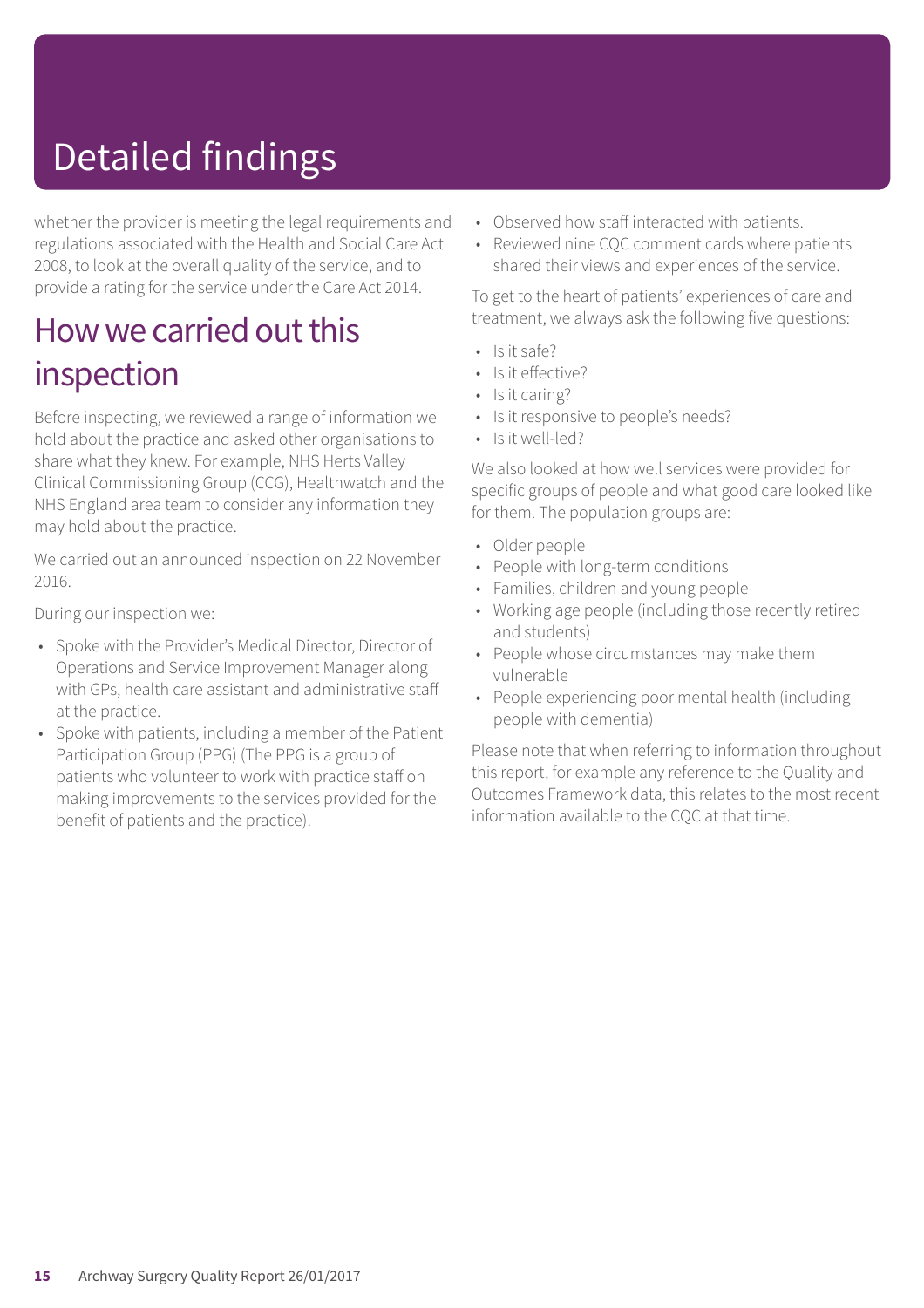# Are services safe?

### **Our findings**

### **Safe track record and learning**

There was an effective system in place for reporting and recording significant events.

- Staff told us they would inform the practice manager of any incidents and there was a recording form available on the practice's computer system. The incident form supported the recording of notifiable incidents under the duty of candour. (The duty of candour is a set of specific legal requirements that providers of services must follow when things go wrong with care and treatment).
- We saw evidence that when things went wrong with care and treatment, patients were informed of the incident, received support, a written apology and were told about any actions to improve processes to prevent the same thing happening again.
- Senior staff understood their roles in discussing, analysing and learning from incidents and events. We were told that the event would be discussed at practice clinical meetings which took place regularly and we saw minutes from the meetings to confirm this.
- Information and learning was circulated to staff and the practice carried out a thorough analysis of the significant events.

We reviewed safety records, incident reports, MHRA (Medicines and Healthcare products Regulatory Agency) alerts, patient safety alerts and minutes of meetings where these were discussed. Information was received into the practice by the practice manager and cascaded to clinicians. The practice undertook regular and comprehensive clinical meetings, with detailed records and learning shared appropriately. Lessons learnt were shared to ensure action was taken to improve safety in the practice.

For example, we saw that when an alert was issued relating to instructions for the administering of a particular medicine. The practice carried out a search on their system to see if any patients were likely to be affected and then took the appropriate action to review and amend any medication as required.

When there were unintended or unexpected safety incidents, patients received support, a verbal and written apology and were told about any actions to improve

processes to prevent the same thing happening again. For example, we saw an incident where an incorrect immunisation had been administered. The practice completed a thorough review of processes and identified that the storage of medicines could be improved. Following the incident therefore, a system change was implemented, with additional training provided for all relevant staff. Up to the date of inspection there had been no similar incident recorded.

The practice had a thorough and comprehensive incident review process, in which it undertook an investigation to establish the reasons behind any problem or situation. Staff engagement was positively encouraged and the practice and Provider worked hard to establish an open and inclusive environment with all reviews.

#### **Overview of safety systems and processes**

The practice had clear systems, processes and practices in place to keep patients safe and safeguarded from abuse.

- Staff demonstrated they understood their responsibilities to safeguard children and adults from abuse and were aware of procedures to follow in reporting concerns. Staff had access to e-learning and face-to-face training. Staff had completed safeguarding training relevant to their roles, with GPs trained to the appropriate level (level three) to manage child safeguarding. The practice had a nominated safeguarding lead.
- Systems for reporting patient concerns were clear. Safeguarding policies were accessible to all staff. The policies clearly outlined who to contact for further guidance if staff had concerns about a patient's welfare. The GPs attended safeguarding meetings when possible and provided reports where necessary for other agencies.
- The practice displayed notices in the patient waiting area and all treatment and consultation rooms, which advised patients that chaperones were available if required. Staff who acted as chaperones were trained for the role and had received a Disclosure and Barring Service (DBS) check. (DBS checks identify whether a person has a criminal record or is on an official list of people barred from working in roles where they may have contact with children or adults who may be vulnerable.)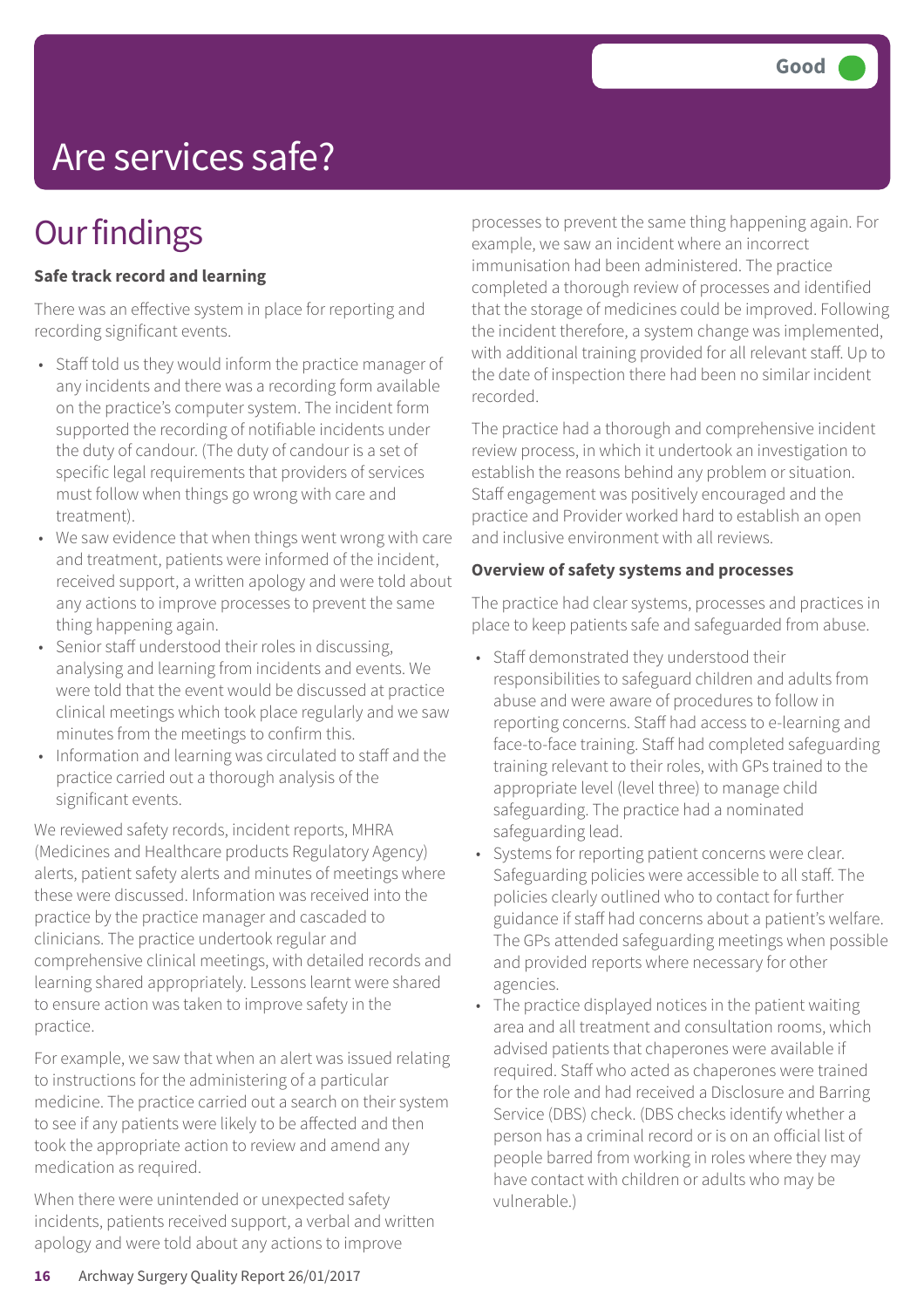### Are services safe?

- The practice maintained appropriate standards of cleanliness and hygiene. We observed the premises to be visibly clean and tidy. A nurse at the practice had lead responsibility for infection prevention and control. We saw that all staff training was up-to-date and information was shared across the practice to ensure systems were in line with best practice guidelines. There was an infection control protocol in place and audits were undertaken regularly. We also saw that where issues or concerns had been identified the practice had taken action to address any required improvements.
- All single use clinical instruments were stored appropriately and were within their expiry dates. Where appropriate equipment was cleaned daily and spillage kits were available. Clinical waste was stored appropriately and was collected from the practice by an external contractor on a weekly basis.
- During our inspection we checked the emergency medicines in the practice and found all the stock to be within manufacturers' expiry dates. The practice had systems in place to check the security and storage arrangements for medicines usage.
- The practice carried out regular medicines audits, with the support of the local CCG medicines management team, to ensure prescribing was in line with best practice guidelines for safe prescribing. We saw that audits for high risk medication, such as methotrexate, had been completed with positive results.
- The arrangements for managing medicines, including emergency medicines and vaccines, in the practice kept patients safe (including obtaining, prescribing, recording, handling, storing, security and disposal). Processes were in place for handling repeat prescriptions which included the review of high risk medicines. However, we also noted that the system in place for managing the routine monitoring of medication review dates would benefit from regular oversight or audit to ensure all review dates are met consistently.
- Blank prescription forms were securely stored and there were systems in place to monitor their use. The practice had a clear system in place to securely store and monitor the use of prescription pads, with serial numbers logged as each batch of prescriptions were received and allocated to GPs.
- Patient Group Directions (PGD) had been adopted by the practice which allowed the practice nurse to administer medicines in line with legislation. We found that three PGDs dealing with travel vaccines had not been reviewed in-line with the required two year guideline. However, the practice was already aware the PGDs had passed the planned review date and had discussed the situation with the CCG. Agreement had been reached for the PGDs to remain in place and in use. A schedule for future reviews was to be finalised with the CCG and pharmacist. The health care assistant was trained to administer vaccines against a patient specific prescription or direction from a prescriber. We saw an appropriate example of a signed certificate in place.
- We reviewed three staff personnel files and found appropriate recruitment checks had been undertaken prior to employment. For example, proof of identification, qualifications, registration with the appropriate professional body and the appropriate checks through the Disclosure and Barring Service (DBS). The practice had a locum GP information pack in place.

#### **Monitoring risks to patients**

There were procedures in place for monitoring and managing risks to patient and staff safety;

- The practice had completed a legionella risk assessment and an inspection had been undertaken on their behalf by an external, accredited company. The practice had carried out regular testing of hot water temperatures. The practice had comprehensive guidance and information in place to assist and support staff in managing risks and safety. (Legionella is a term for a particular bacterium which can contaminate water systems in buildings.)
- The practice had up-to-date fire risk assessments, which included a log of the fire alarm tests and routine staff fire training.
- There was a health and safety policy available along with a poster in the staff communal areas which included the names of the health and safety lead at the practice.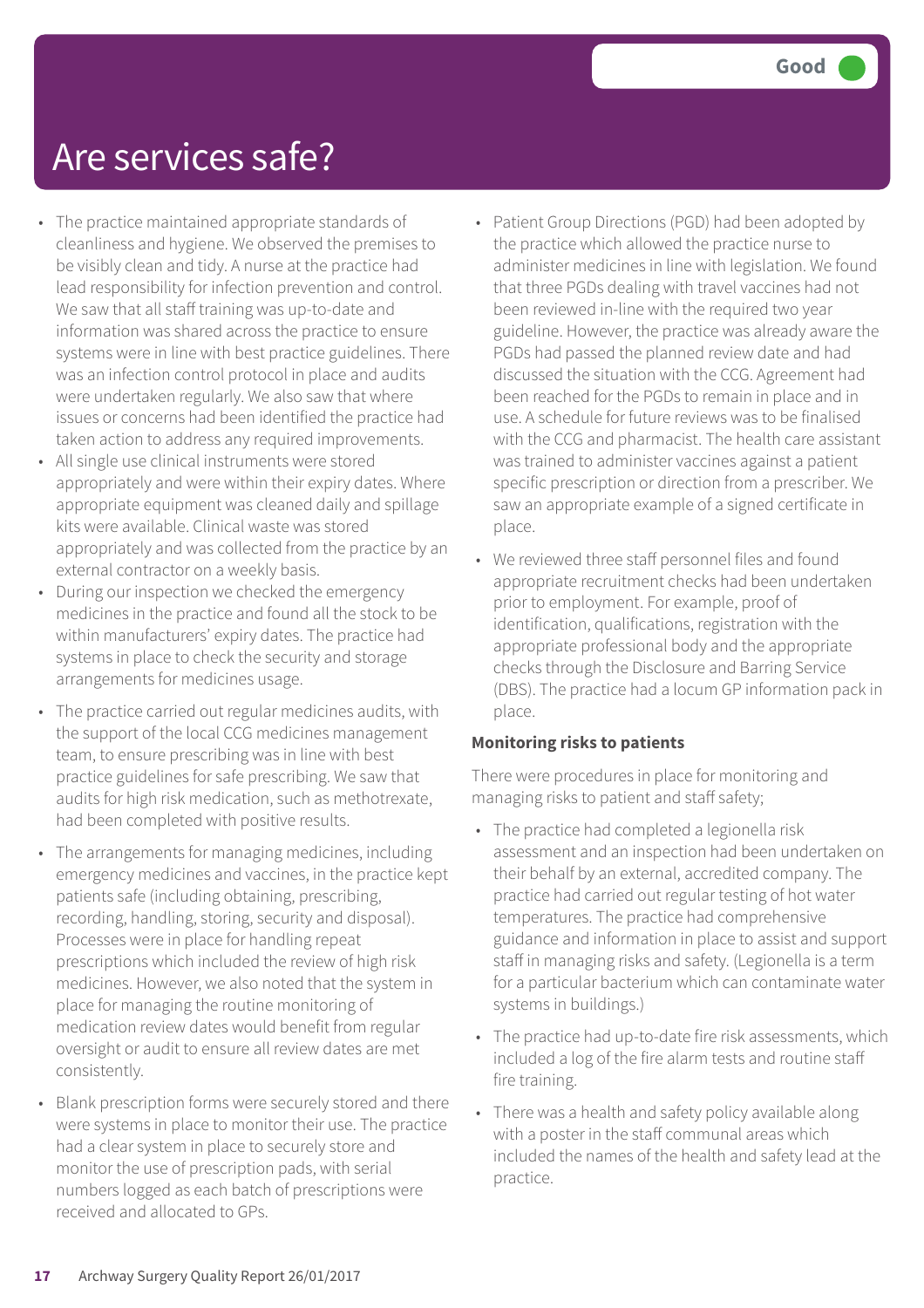### Are services safe?

- Appropriate health and safety assessments had been completed, along with electrical equipment testing to ensure the equipment was safe to use. Clinical equipment was checked and calibrated routinely to ensure it was working properly.
- Effective systems were in place for planning and monitoring the number of staff and skill mix of staff needed to meet patients' needs, including, for example arrangements to ensure the appropriate management of planned staff holidays. Staff members would be flexible and cover additional duties as and when required.

#### **Arrangements to deal with emergencies and major incidents**

The practice had adequate arrangements in place to respond to emergencies and major incidents.

- There was an instant messaging system on the computers which alerted staff to any emergency.
- All staff received annual basic life support training.
- The practice had access to a defibrillator, a risk assessment had been undertaken to establish that

access was freely available and all equipment was appropriate to emergency needs. Emergency oxygen was available with adult and children's masks. A first aid kit and accident book were also available.

- Emergency medicines were kept in a secure area of the practice and staff knew of their location. The medicines we reviewed were in date and were readily accessible should they be required.
- The practice had a comprehensive and detailed business continuity plan in place for major incidents such as power failure or building damage. The plan included emergency contact numbers for staff and appropriate arrangements for contacting staff in an emergency. The plan was accessible from outside the practice. We saw that the practice had been required to use the plan following a serious incident, where damage was caused to the fabric of the building. We saw evidence that the plan was put in place and services continued to be delivered, with risks to staff and patients safety considered and well managed.

We also saw that the practice had comprehensive and thorough Risk Identification and Assessment documentation. This allowed the practice, and the Provider, to identify and assess risk across the range of functions and activities.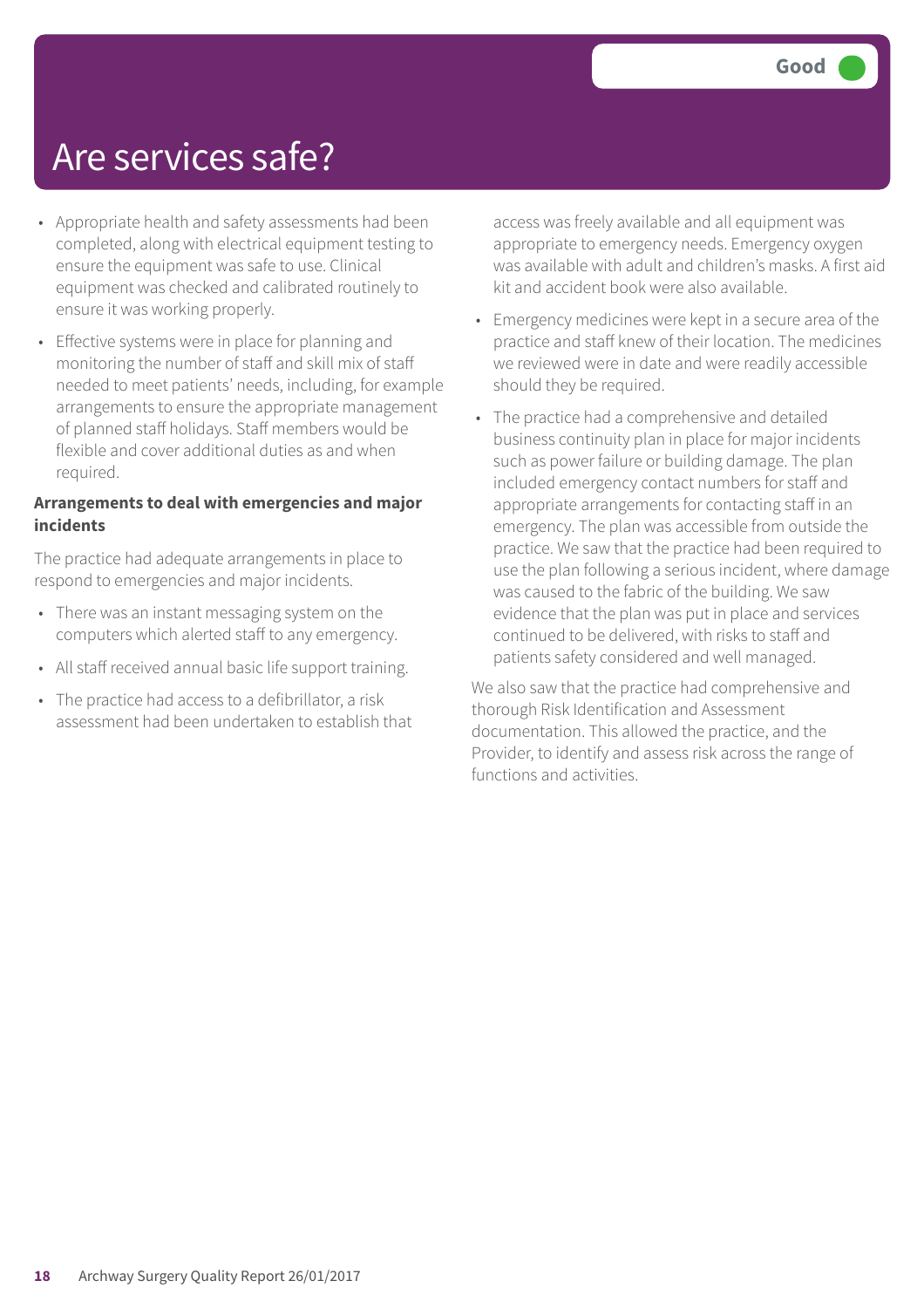### Are services effective?

(for example, treatment is effective)

## **Our findings**

#### **Effective needs assessment**

The practice assessed needs and delivered care in line with relevant and current evidence based guidance and standards, including National Institute for Health and Care Excellence (NICE) best practice guidelines.

- The practice had systems in place to keep all clinical staff up to date. Staff had access to guidelines from NICE and used this information to deliver care and treatment that met people's needs.
- The practice monitored that these guidelines were followed through risk assessments and random sample checks of patient records.
- The practice worked with the CCG pharmacist, who attended clinical meetings at the practice, to improve the efficiency of medicines management and prescribing.
- The practice met with the local Clinical Commissioning Group (CCG) on a regular basis and accessed CCG guidelines for referrals and also analysed information in relation to their practice population. For example, the practice would receive information from the CCG on accident and emergency attendance, emergency admissions to hospital, outpatient attendance and public health data. They explained how this information was used to plan care in order to meet identified needs and how patients were reviewed at required intervals to ensure their treatment remained effective.

#### **Management, monitoring and improving outcomes for people**

The practice used the information collected for the Quality and Outcomes Framework (QOF) and performance against national screening programmes to monitor outcomes for patients. (QOF is a system intended to improve the quality of general practice and reward good practice).

The most recent published results showed the practice achieved 99% of the total number of points available, which was higher than the local CCG average of 96% and national average of 95%.

The practice achieved this result with an overall level of 5% exception reporting which was lower than local and national averages of 8% and 9% respectively. (Exception reporting is the removal of patients from QOF calculations

where, for example, the patients are unable to attend a review meeting or certain medicines cannot be prescribed because of side effects). We were satisfied that exceptions recorded had been appropriately managed.

Data from 2015/2016 showed:

Performance for diabetes related indicators was higher than both local and national averages.

- For example, the practice scored 98% for patients with diabetes, on the register, who had influenza immunisation in the preceding period of 01 August 2015 to 31 March 2016, with an exception reporting rate of 10%. The local CCG average was 96% (with 17% exception reporting) and the national average 94%, with exception reporting at 18%.
- Other performance measures identified the number of patients with diabetes on the register whose last measured total cholesterol (measured within the preceding 12 months) is 5mmol/l or less was 84%, with an exception reporting rate of 10%. Compared to the local CCG average of 84% (with 11% exception reporting) and the national average of 81%, also with an exception reporting rate of 12%.

The practice had provided dedicated clinics for patients with diabetes. These had worked to address patient needs and ensured regular review and monitoring was in place to identify and implement improvement wherever possible.

When comparing performance for mental health related indicators the practice again achieved positive results in the range of outcomes within the individual measures.

- For example, the percentage of patients with schizophrenia, bipolar affective disorder and other psychoses whose alcohol consumption had been recorded in the preceding 12 months (01 April 2015 to 31 March 2016) was 100%, with an exception reporting rate of 0%. Compared against the local CCG average of 91% (with an exception reporting rate of 9%) and the national average, also 90%, with exception report rate of 10%.
- For another measure, the percentage of patients with schizophrenia, bipolar affective disorder and other psychoses who have a comprehensive, agreed care plan documented in the record, in the preceding 12 months (01 April 2015 to 31 March 2016) was 100%, with an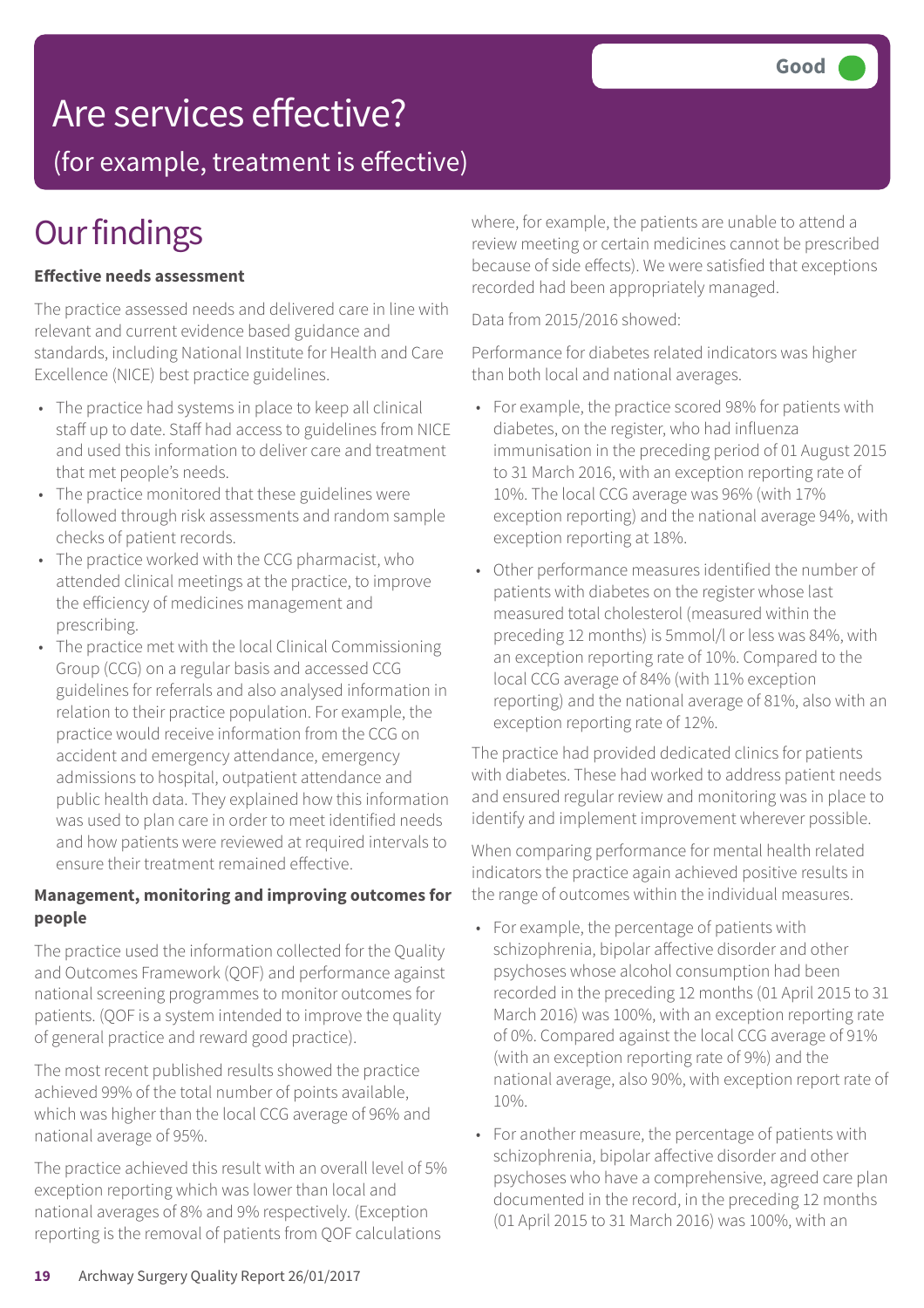### Are services effective?

### (for example, treatment is effective)

exception reporting rate of 0%. Compared against the local CCG average of 92% (with an exception reporting rate of 10%) and the national average of 88%, with an exception reporting rate of 13%.

For patients on the dementia register the practice had a lead GP with responsibility for developing and improving delivery of services for patients with mental health and health promotion. Advice was freely available and easily accessible within the practice and on the website. The practice provided longer appointments for patients with mental health concerns.

There was evidence of quality improvement including clinical audit, for example;

- The practice had a regular cycle of clinical audits. The practice had undertaken four audits within the previous year. Of these three had been 'full cycle' audits, where repeated audits had been completed, action implemented and outcomes reviewed and improvements or changes reported.
- Areas in which audits had been undertaken included high risk medication; methotrexate and minor surgery.
- The findings of the audits had identified changes to systems and improvements in the patient recall system had ensured timely recall for blood tests had been issued.
- The practice participated appropriately in local audits, national benchmarking, and peer review and research. Findings from audits were used by the practice to evaluate, review and, where appropriate, to improve services.

### **Effective staffing**

Staff at the practice had the skills, knowledge and experience to deliver effective care and treatment.

- The practice had an induction programme for all newly appointed staff. It covered such topics as safeguarding, information governance, basic life support, infection control, health and safety and fire safety.
- The practice could demonstrate how they ensured role-specific training and updating for relevant staff for example, staff administering vaccinations and taking samples for the cervical screening programme had received specific training which had included an assessment of competence. Staff who administered

vaccinations could demonstrate how they stayed up to date with changes to the immunisation programmes, for example by access to on line resources and attendance to update training sessions.

- Additionally, the practice had qualified nurses dealing with the treatment and review of patients with Asthma and chronic obstructive pulmonary disorder (COPD).
- The learning needs of staff were identified through a system of appraisals, meetings and reviews of personal development needs. Staff had access to appropriate training to meet their learning needs and to cover the scope of their work. This included ongoing support, one-to-one meetings, annual appraisal, coaching and mentoring, clinical supervision and facilitation and support for revalidating GPs.
- Staff had access to regular clinical educational training sessions which were delivered using a variety of methods, including on-line e-learning, off-site presentations and at the practice. Relevant practice staff had also attended CCG led training days which were held throughout the year. Protected learning time for staff was assured.
- Staff members were aware of the need to recognise equality and diversity and acted accordingly. Appropriate training had been provided for staff to support understanding and awareness.
- Staff had access to appropriate accredited external training opportunities Staff received training that included safeguarding, infection control, chaperoning, basic life support, information governance, customer service training, and dementia awareness.

### **Coordinating patient care and information sharing**

- The information needed to plan and deliver care and treatment was available to relevant staff in a timely and accessible way through the practice's patient record system and their intranet system. This included care and risk assessments, care plans, medical records and investigation and test results. Information such as NHS patient information leaflets was also available.
- The practice shared relevant information with other services in a timely way, for example when referring patients to other services.
- The practice had systems in place to provide staff with the information they needed. Staff worked together with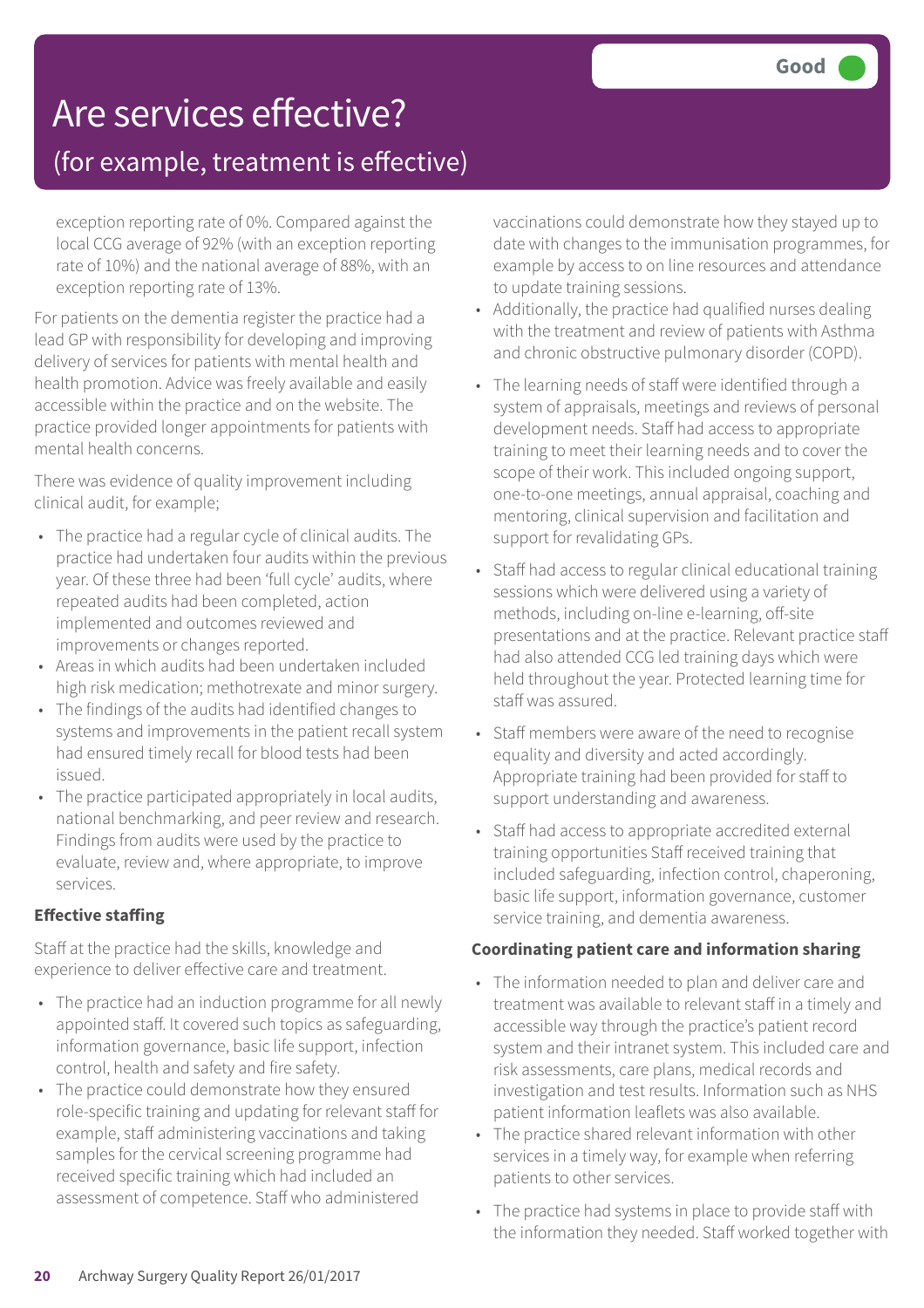# Are services effective?

### (for example, treatment is effective)

other health and social care services to understand and meet the range and complexity of patient needs and to assess and plan ongoing care and treatment. This included when patients moved between services, including when they were referred to, or after they were discharged from hospital.

#### **Consent to care and treatment**

We saw that patients' consent to care and treatment was obtained and recorded in line with legislation and guidance.

- The practice had a consent policy in place and staff understood the relevant consent and decision-making requirements of legislation and guidance, including the Mental Capacity Act 2005.
- When providing care and treatment for children and young people, staff carried out assessments of capacity to consent in line with relevant guidance.
- Where a patient's mental capacity to consent to care or treatment was unclear the GP or practice nurse assessed the patient's capacity and recorded the outcome of the assessment.

#### **Supporting patients to live healthier lives**

The practice identified patients who may be in need of extra support.

- These included patients considered to be in the last 12 months of their lives, carers, those at risk of developing a long-term condition and those requiring advice on their diet, drug, alcohol and smoking cessation and patients experiencing poor mental health.
- Patients were signposted to the relevant services, including for example Herts Young Carers.
- Access to an NHS dietician and other healthy lifestyle advice was available. For example the practice had information about healthy lifestyle initiatives such as 'Shape Up Herts', a project supported by Watford Football Club.
- The practice held a register of patients living in vulnerable circumstances, including those with a learning disability, with routine health checks and

additional appropriate support offered. The practice had three patients registered with learning difficulties and one of these patients had received a health check in 2015/2016.

The practice had 55 patients on their cancer register and 13 of these patients' had received a health check in 2015/2016.

The practice's uptake for the cervical screening programme was 84%, which was comparable to the CCG average of 83% and the national average of 82%. The practice encouraged uptake of the screening programme by ensuring a female clinician was available and by sending reminder letters to patients who had not responded to the initial invitation.

The practice also encouraged its patients to attend national screening programmes for bowel and breast cancer screening. Bowel and breast cancer screening rates were, again, higher than both local CCG and national averages. For example:

- Data published in March 2016 showed 64% of patients aged 60 to 69 years had been screened for bowel cancer in the last 30 months compared to 57% locally and 58% nationally.
- Data showed 73% of female patients aged 50 to 70 years had been screened for breast cancer in the last three years compared to 72% locally and nationally.

Childhood immunisation rates for the vaccinations given were broadly comparable to CCG averages. For example, childhood immunisation rates for the vaccinations given to two year olds ranged from 93% to 100% compared to the CCG rates of 94% to 97%. For five year olds the rates for the practice ranged from 91% to 100% compared to the CCG rates of 92% to 96%.

Patients had access to appropriate health assessments and checks. The practice offered NHS health checks for people aged 40–74 years. Health checks were also offered to patients aged 75 and over and new patients were offered a health check upon registering at the practice.

Appropriate follow-ups on the outcomes of health assessments and checks were made, where abnormalities or risk factors were identified.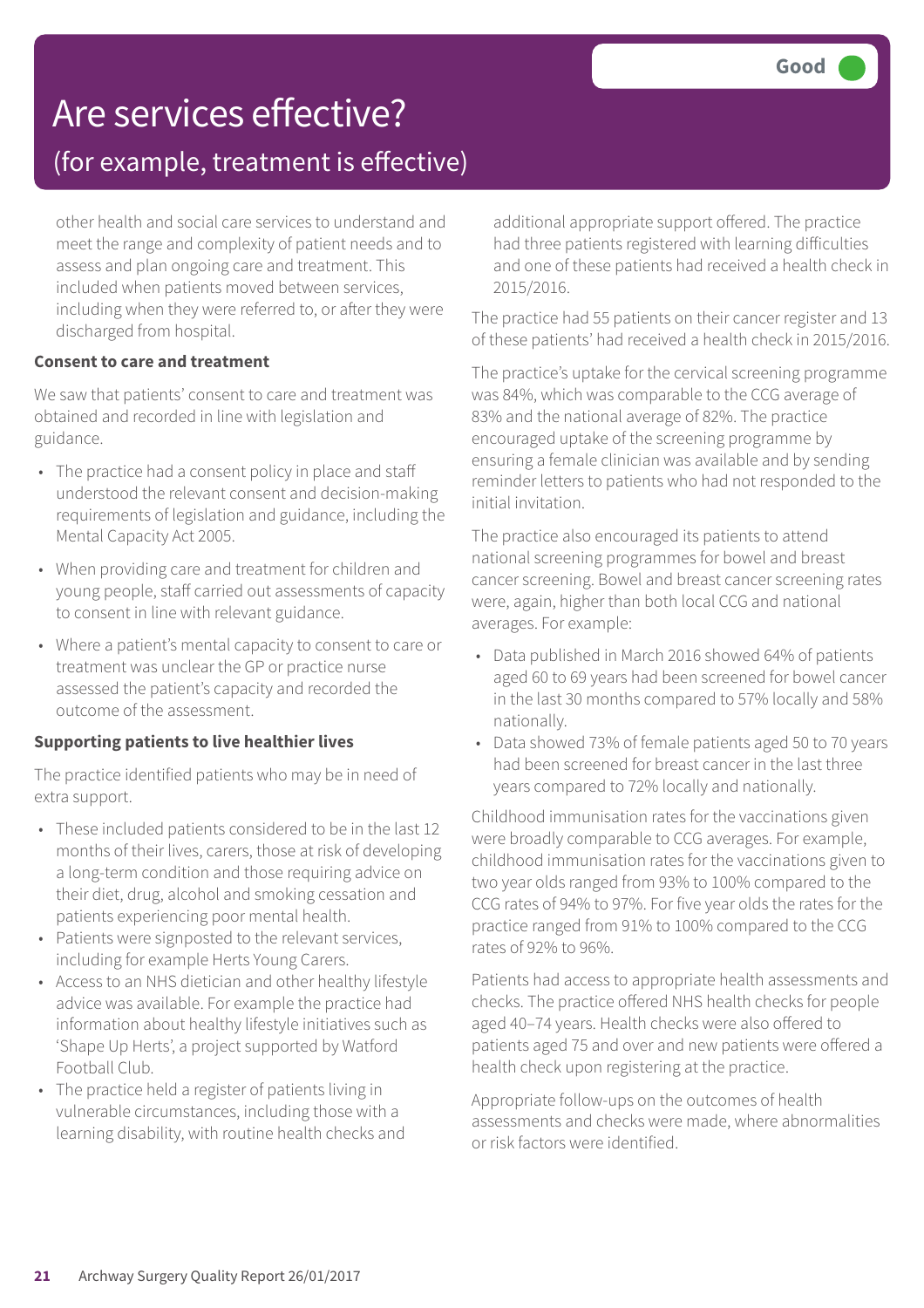# Are services caring?

## **Our findings**

#### **Effective needs assessment**

The practice assessed needs and delivered care in line with relevant and current evidence based guidance and standards, including National Institute for Health and Care Excellence (NICE) best practice guidelines.

- The practice had systems in place to keep all clinical staff up to date. Staff had access to guidelines from NICE and used this information to deliver care and treatment that met people's needs.
- The practice monitored that these guidelines were followed through risk assessments and random sample checks of patient records.
- The practice worked with the CCG pharmacist, who attended clinical meetings at the practice, to improve the efficiency of medicines management and prescribing.
- The practice met with the local Clinical Commissioning Group (CCG) on a regular basis and accessed CCG guidelines for referrals and also analysed information in relation to their practice population. For example, the practice would receive information from the CCG on accident and emergency attendance, emergency admissions to hospital, outpatient attendance and public health data. They explained how this information was used to plan care in order to meet identified needs and how patients were reviewed at required intervals to ensure their treatment remained effective.

#### **Management, monitoring and improving outcomes for people**

The practice used the information collected for the Quality and Outcomes Framework (QOF) and performance against national screening programmes to monitor outcomes for patients. (QOF is a system intended to improve the quality of general practice and reward good practice).

The most recent published results showed the practice achieved 99% of the total number of points available, which was higher than the local CCG average of 96% and national average of 95%.

The practice achieved this result with an overall level of 5% exception reporting which was lower than local and national averages of 8% and 9% respectively. (Exception reporting is the removal of patients from QOF calculations

where, for example, the patients are unable to attend a review meeting or certain medicines cannot be prescribed because of side effects). We were satisfied that exceptions recorded had been appropriately managed.

Data from 2015/2016 showed:

Performance for diabetes related indicators was higher than both local and national averages.

- For example, the practice scored 98% for patients with diabetes, on the register, who had influenza immunisation in the preceding period of 01 August 2015 to 31 March 2016, with an exception reporting rate of 10%. The local CCG average was 96% (with 17% exception reporting) and the national average 94%, with exception reporting at 18%.
- Other performance measures identified the number of patients with diabetes on the register whose last measured total cholesterol (measured within the preceding 12 months) is 5mmol/l or less was 84%, with an exception reporting rate of 10%. Compared to the local CCG average of 84% (with 11% exception reporting) and the national average of 81%, also with an exception reporting rate of 12%.

The practice had provided dedicated clinics for patients with diabetes. These had worked to address patient needs and ensured regular review and monitoring was in place to identify and implement improvement wherever possible.

When comparing performance for mental health related indicators the practice again achieved positive results in the range of outcomes within the individual measures.

- For example, the percentage of patients with schizophrenia, bipolar affective disorder and other psychoses whose alcohol consumption had been recorded in the preceding 12 months (01 April 2015 to 31 March 2016) was 100%, with an exception reporting rate of 0%. Compared against the local CCG average of 91% (with an exception reporting rate of 9%) and the national average, also 90%, with exception report rate of 10%.
- For another measure, the percentage of patients with schizophrenia, bipolar affective disorder and other psychoses who have a comprehensive, agreed care plan documented in the record, in the preceding 12 months (01 April 2015 to 31 March 2016) was 100%, with an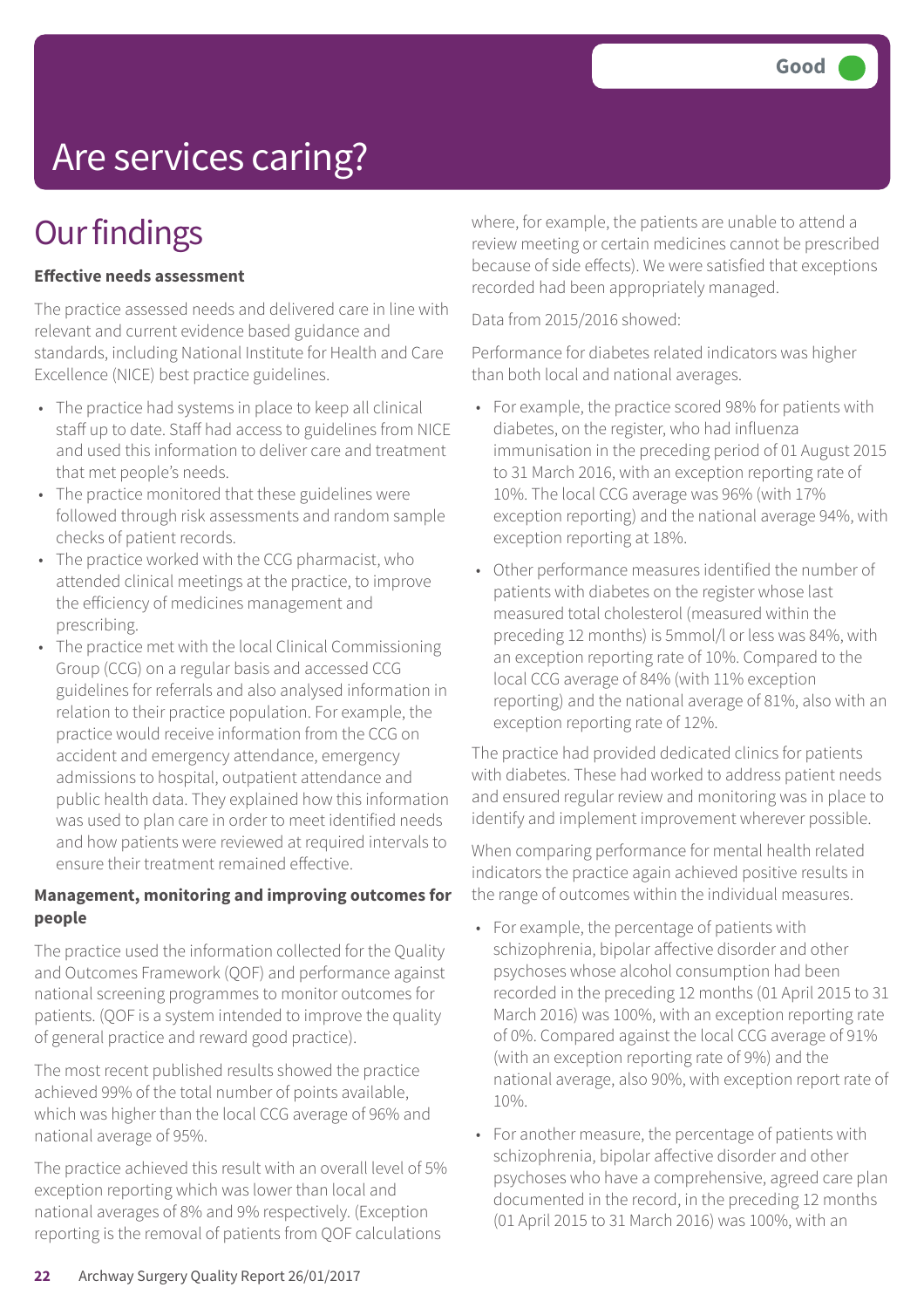### Are services caring?

exception reporting rate of 0%. Compared against the local CCG average of 92% (with an exception reporting rate of 10%) and the national average of 88%, with an exception reporting rate of 13%.

For patients on the dementia register the practice had a lead GP with responsibility for developing and improving delivery of services for patients with mental health and health promotion. Advice was freely available and easily accessible within the practice and on the website. The practice provided longer appointments for patients with mental health concerns.

There was evidence of quality improvement including clinical audit, for example;

- The practice had a regular cycle of clinical audits. The practice had undertaken four audits within the previous year. Of these three had been 'full cycle' audits, where repeated audits had been completed, action implemented and outcomes reviewed and improvements or changes reported.
- Areas in which audits had been undertaken included high risk medication; methotrexate and minor surgery.
- The findings of the audits had identified changes to systems and improvements in the patient recall system had ensured timely recall for blood tests had been issued.
- The practice participated appropriately in local audits, national benchmarking, and peer review and research. Findings from audits were used by the practice to evaluate, review and, where appropriate, to improve services.

#### **Effective staffing**

Staff at the practice had the skills, knowledge and experience to deliver effective care and treatment.

- The practice had an induction programme for all newly appointed staff. It covered such topics as safeguarding, information governance, basic life support, infection control, health and safety and fire safety.
- The practice could demonstrate how they ensured role-specific training and updating for relevant staff for example, staff administering vaccinations and taking samples for the cervical screening programme had received specific training which had included an assessment of competence. Staff who administered

vaccinations could demonstrate how they stayed up to date with changes to the immunisation programmes, for example by access to on line resources and attendance to update training sessions.

- Additionally, the practice had qualified nurses dealing with the treatment and review of patients with Asthma and chronic obstructive pulmonary disorder (COPD).
- The learning needs of staff were identified through a system of appraisals, meetings and reviews of personal development needs. Staff had access to appropriate training to meet their learning needs and to cover the scope of their work. This included ongoing support, one-to-one meetings, annual appraisal, coaching and mentoring, clinical supervision and facilitation and support for revalidating GPs.
- Staff had access to regular clinical educational training sessions which were delivered using a variety of methods, including on-line e-learning, off-site presentations and at the practice. Relevant practice staff had also attended CCG led training days which were held throughout the year. Protected learning time for staff was assured.
- Staff members were aware of the need to recognise equality and diversity and acted accordingly. Appropriate training had been provided for staff to support understanding and awareness.
- Staff had access to appropriate accredited external training opportunities Staff received training that included safeguarding, infection control, chaperoning, basic life support, information governance, customer service training, and dementia awareness.

#### **Coordinating patient care and information sharing**

- The information needed to plan and deliver care and treatment was available to relevant staff in a timely and accessible way through the practice's patient record system and their intranet system. This included care and risk assessments, care plans, medical records and investigation and test results. Information such as NHS patient information leaflets was also available.
- The practice shared relevant information with other services in a timely way, for example when referring patients to other services.
- The practice had systems in place to provide staff with the information they needed. Staff worked together with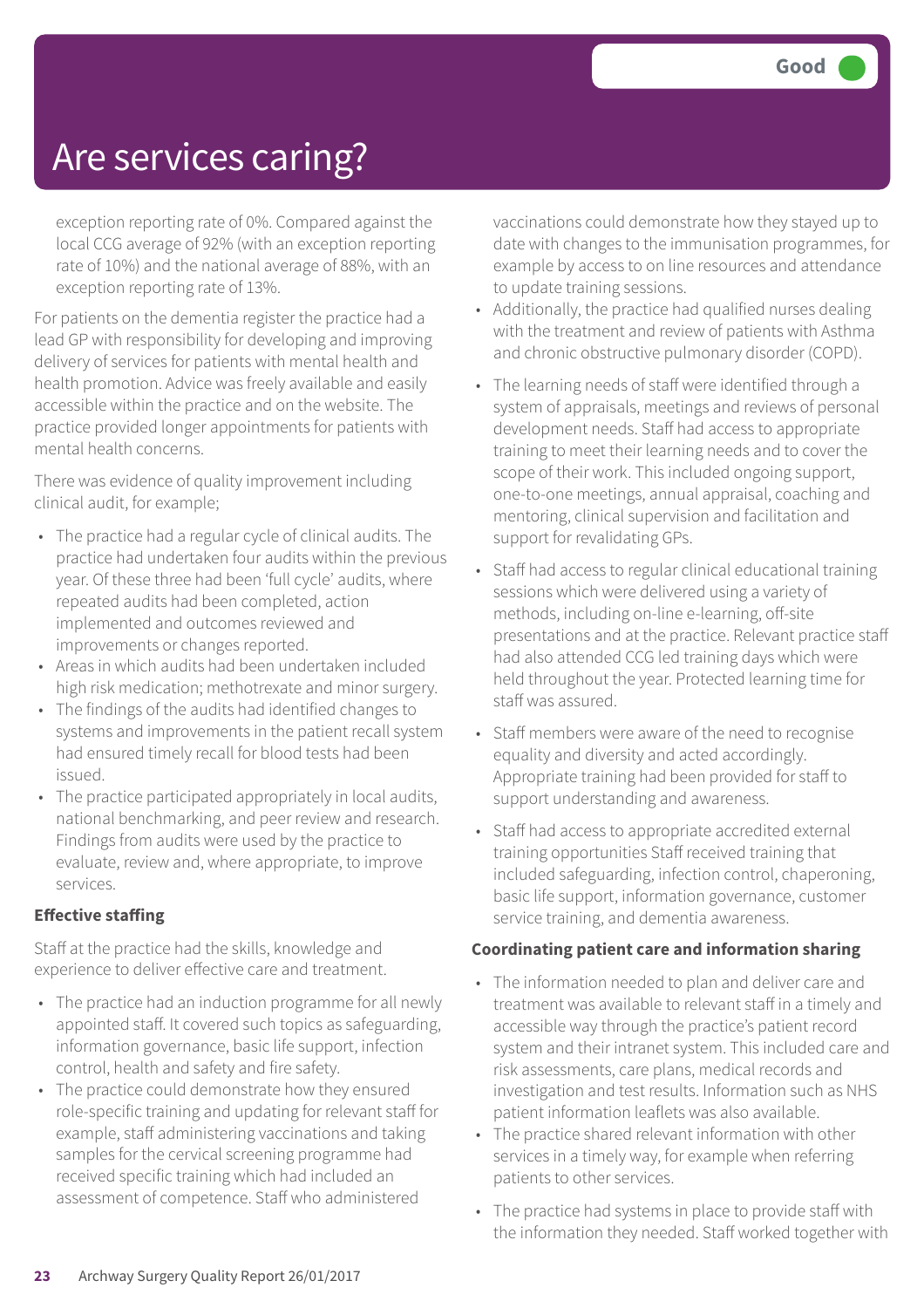### Are services caring?

other health and social care services to understand and meet the range and complexity of patient needs and to assess and plan ongoing care and treatment. This included when patients moved between services, including when they were referred to, or after they were discharged from hospital.

#### **Consent to care and treatment**

We saw that patients' consent to care and treatment was obtained and recorded in line with legislation and guidance.

- The practice had a consent policy in place and staff understood the relevant consent and decision-making requirements of legislation and guidance, including the Mental Capacity Act 2005.
- When providing care and treatment for children and young people, staff carried out assessments of capacity to consent in line with relevant guidance.
- Where a patient's mental capacity to consent to care or treatment was unclear the GP or practice nurse assessed the patient's capacity and recorded the outcome of the assessment.

#### **Supporting patients to live healthier lives**

The practice identified patients who may be in need of extra support.

- These included patients considered to be in the last 12 months of their lives, carers, those at risk of developing a long-term condition and those requiring advice on their diet, drug, alcohol and smoking cessation and patients experiencing poor mental health.
- Patients were signposted to the relevant services, including for example Herts Young Carers.
- Access to an NHS dietician and other healthy lifestyle advice was available. For example the practice had information about healthy lifestyle initiatives such as 'Shape Up Herts', a project supported by Watford Football Club.
- The practice held a register of patients living in vulnerable circumstances, including those with a learning disability, with routine health checks and

additional appropriate support offered. The practice had three patients registered with learning difficulties and one of these patients had received a health check in 2015/2016.

The practice had 55 patients on their cancer register and 13 of these patients' had received a health check in 2015/2016.

The practice's uptake for the cervical screening programme was 84%, which was comparable to the CCG average of 83% and the national average of 82%. The practice encouraged uptake of the screening programme by ensuring a female clinician was available and by sending reminder letters to patients who had not responded to the initial invitation.

The practice also encouraged its patients to attend national screening programmes for bowel and breast cancer screening. Bowel and breast cancer screening rates were, again, higher than both local CCG and national averages. For example:

- Data published in March 2016 showed 64% of patients aged 60 to 69 years had been screened for bowel cancer in the last 30 months compared to 57% locally and 58% nationally.
- Data showed 73% of female patients aged 50 to 70 years had been screened for breast cancer in the last three years compared to 72% locally and nationally.

Childhood immunisation rates for the vaccinations given were broadly comparable to CCG averages. For example, childhood immunisation rates for the vaccinations given to two year olds ranged from 93% to 100% compared to the CCG rates of 94% to 97%. For five year olds the rates for the practice ranged from 91% to 100% compared to the CCG rates of 92% to 96%.

Patients had access to appropriate health assessments and checks. The practice offered NHS health checks for people aged 40–74 years. Health checks were also offered to patients aged 75 and over and new patients were offered a health check upon registering at the practice.

Appropriate follow-ups on the outcomes of health assessments and checks were made, where abnormalities or risk factors were identified.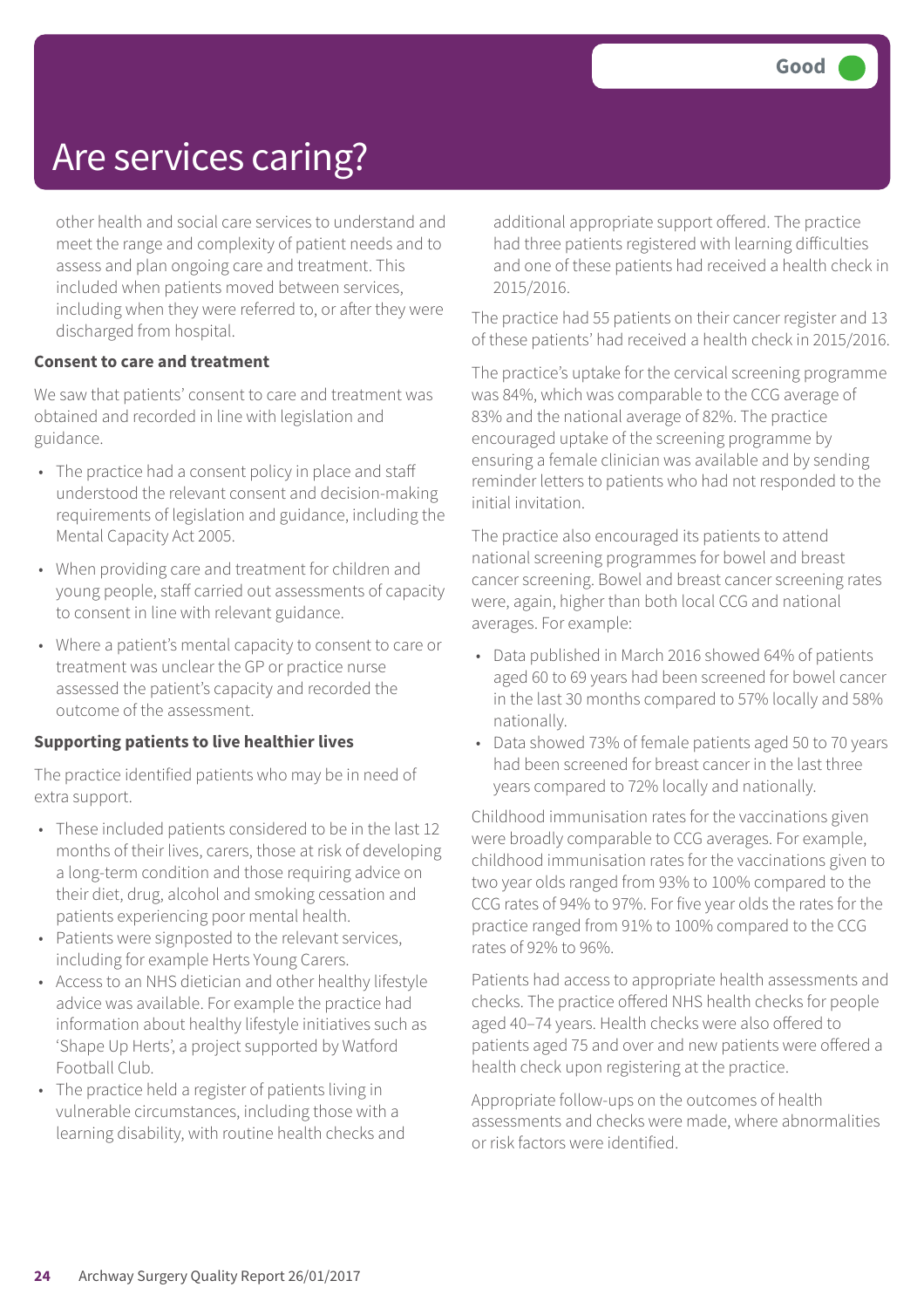# Are services responsive to people's needs?

(for example, to feedback?)

# **Our findings**

### **Responding to and meeting people's needs**

The practice reviewed the needs of its local population and engaged with the NHS England Area Team and Herts Valley Clinical Commissioning Group (CCG) to secure improvements to services where these were identified.

- Clinical staff had access to advice and support from a wide range of specialist staff including dietician, the local respiratory team and staff also worked closely with the diabetes team.
- There were longer appointments available for patients with a learning disability. Home visits were available for older patients and patients who would benefit from these.
- Same day appointments were available for children and those with serious medical conditions.
- The practice was proactive in developing services. They offered on-line appointment booking, a text messaging service to remind patients of their appointments and repeat prescriptions.
- A full range of health promotion and screening clinics and advice was available to meet the recognised needs of the patient group.
- The practice provided an electronic prescribing service (EPS) which enabled GPs to send prescriptions electronically to a pharmacy of the patient's choice.
- Patients were able to receive travel vaccinations available on the NHS as well as those only available privately. The practice was a registered Yellow Fever centre. Information leaflets for travellers, giving advice relating to vaccination and health precautions, were available in the patient waiting area.
- The practice offered a range of family planning services. Baby vaccination clinics and ante-natal clinics were held at the practice on a regular basis, links with the community midwife team and health visitors formed part of the support available.
- The practice had a system in place to identify patients with a known disability.
- The practice referred patients to the Improving Access to Psychological Therapies service (IAPT) where necessary

and encouraged patients to self-refer where appropriate. Information about the Wellbeing Team was freely available within the waiting area and on the practice website.

### **Access to the service**

The practice was open between 8am and 6.30pm Monday to Friday, with extended opening until 8pm on Wednesday evenings. Appointments were available during those times.

In addition to pre-bookable appointments that could be booked up to eight weeks in advance, urgent appointments were also available for people that needed them.

Results from the National GP Patient Survey published in July 2016 showed that patients' satisfaction with how they could access care and treatment was above local CCG and national averages;

- 86% of patients were satisfied with the practice's opening hours compared to the CCG average of 77% and national average of 76%.
- 98% of patients said they could get through easily to the surgery by phone compared to the local CCG average 78% and the national average of 73%.

The practice told us that in response to patient and PPG feedback an audit of waiting times had been undertaken in the period December 2015 to March 2016. During this period there were 2,648 appointments, of which 928 were on time and, for the remainder, the average waiting time was five minutes. None of the patients we spoke with on the day of inspection indicated any concerns regarding access to appointments or waiting times for their appointments.

### **Listening and learning from concerns and complaints**

The practice had a system in place for handling complaints and concerns. The practice manager was the identified lead person who handled complaints in the practice. The practice carried out an analysis of complaints and produced an annual complaints report. Information on how to complain was readily available to patients.

The practice leaflet contained information about how to complain, notices were displayed in the waiting area and information was available on the practice website.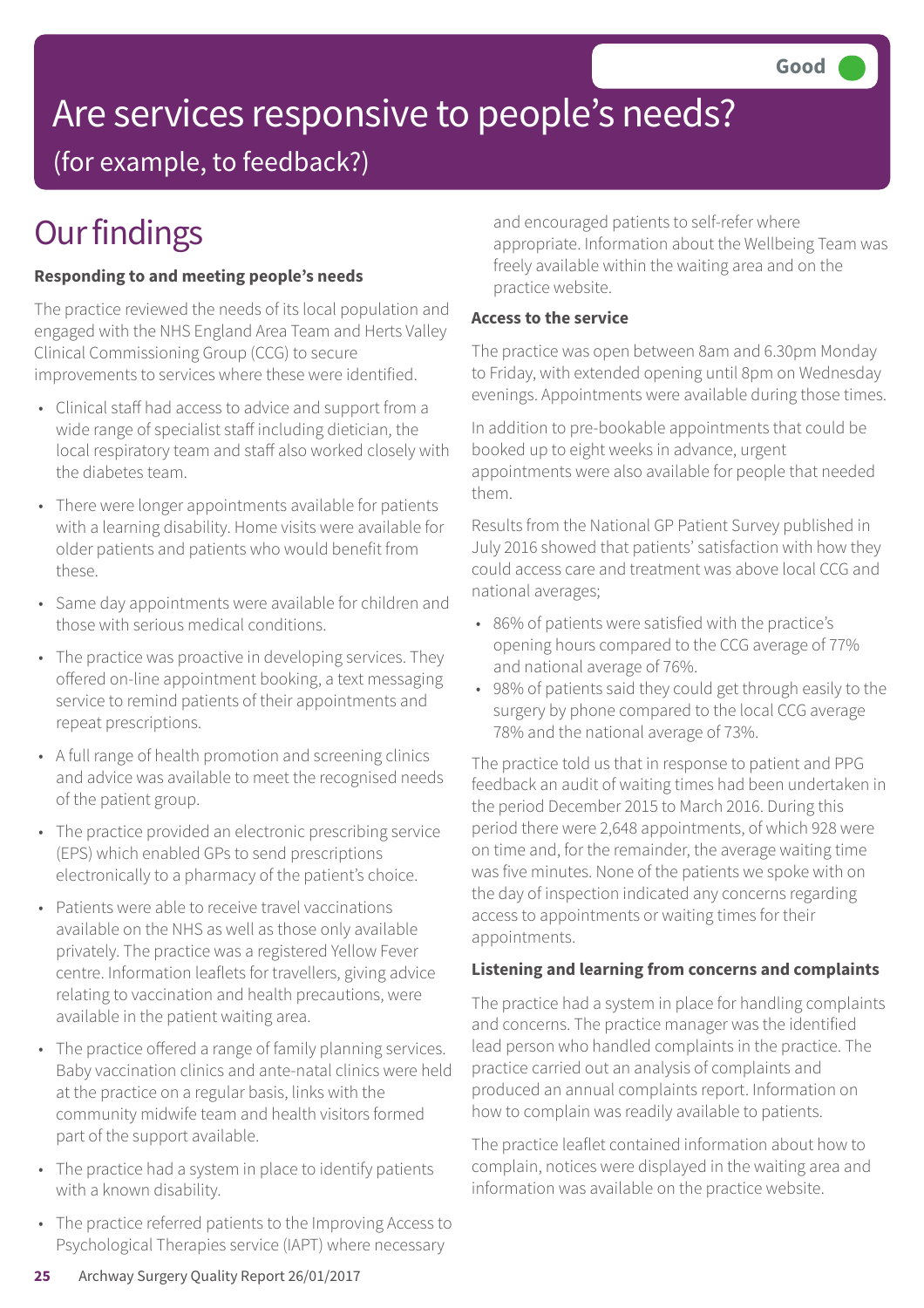# Are services responsive to people's needs?

### (for example, to feedback?)

Information about the role of the Parliamentary and Health Service Ombudsman (the PHSO make final decisions on complaints that have not been resolved by the NHS in England) was routinely available.

We looked at two complaints received in the last 12 months and found both of these had been dealt with in a timely and thorough way. The practice submitted complaints data to the executive management team at provider level. Lessons learnt from concerns and complaints were shared across the other services managed by the provider and

action was taken as a result to improve the quality of care. For example, the practice had dealt with a patient who had requested a blood test for a specific virus. The practice recognised that it did not manage the request in the most efficient or effective way; as referral arrangements were unclear. Following the incident the practice undertook a thorough review of procedures and reissued guidance to all staff about the process for dealing with these requests. A comprehensive written response was issued to the patient.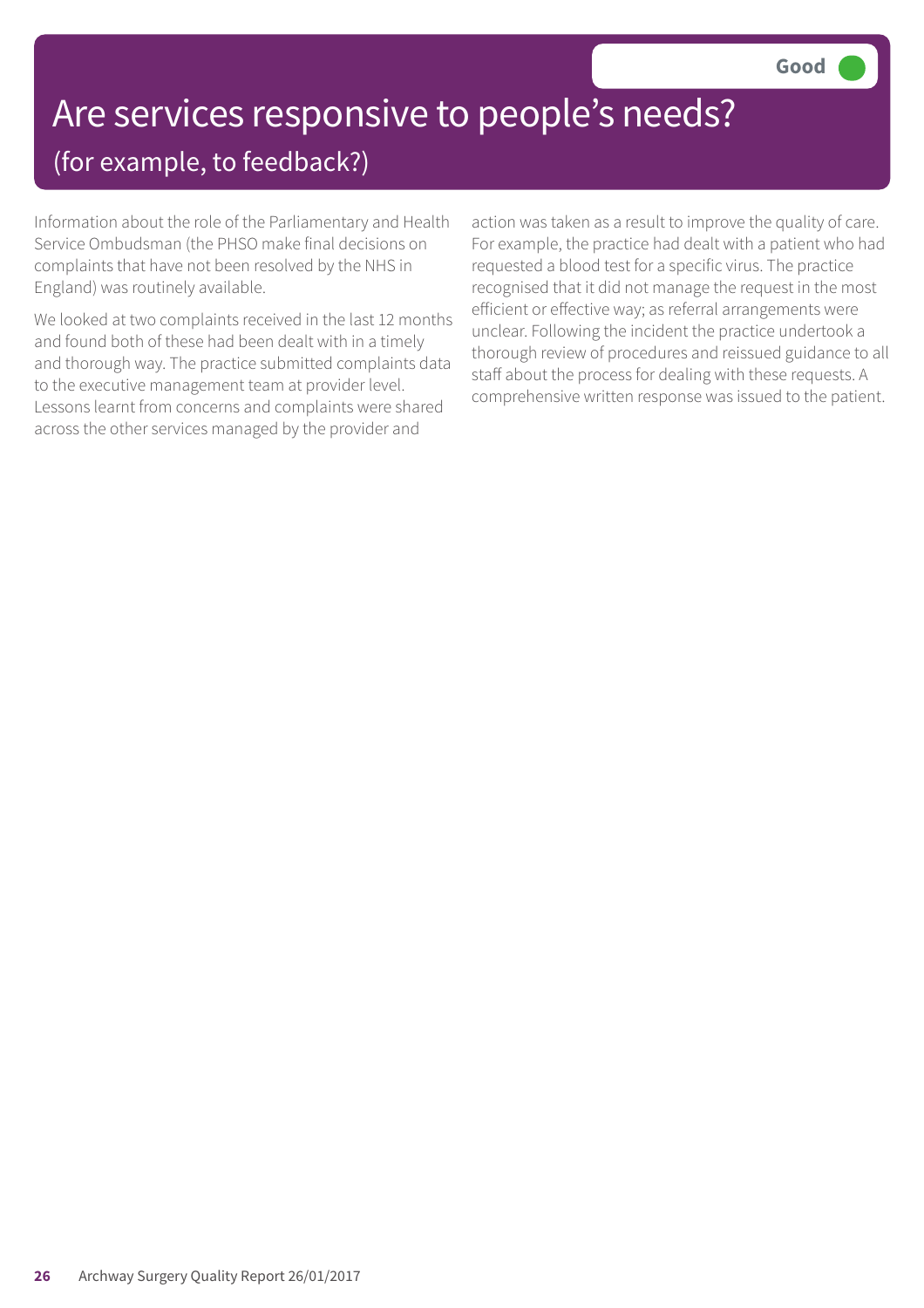### Are services well-led?

(for example, are they well-managed and do senior leaders listen, learn and take appropriate action)

## **Our findings**

### **Vision and strategy**

The practice had a vision to deliver high quality care and promote good outcomes for patients.

- The practice had a mission statement which was displayed in the waiting areas and staff knew and understood the values.
- The practice held regular quarterly business planning meetings and we saw evidence to confirm that they monitored, planned and managed services which reflected the vision and values of the practice.

The practice had a business development plan which identified existing objectives and possible future developments. The plan was corporately produced by the provider and was routinely reviewed and evaluated progress against local objectives.

#### **Governance arrangements**

There was a clear focus on positive engagement with staff across the clinical and administrative bases. The practice had clear governance structure which supported the delivery of the strategy and good quality care.

The reporting structures, agreed lines of delegated authority and procedures put in place at the practice ensured that:

- There was a clear staffing framework and that staff were aware of their own roles and responsibilities. With a small staffing group the practice manager had introduced flexible working and additional training to ensure administration staff were competent and able to deliver the range of administration and patient support services required.
- The policies in place at the practice were issued at corporate level by the provider. Copies of all relevant policies and associated guidance and protocols were available to all staff.
- A comprehensive understanding of the performance of the practice was maintained by executive managers and the practice management team through regular meetings and progress review sessions.
- A programme of continuous clinical and internal audit was used to monitor quality and to make improvements.

• There were comprehensive arrangements for identifying, recording and managing risks, issues and implementing mitigating actions.

### **Leadership and culture**

Staff told us the management team were approachable and always took the time to listen to all members of staff.

The provider was aware of and had systems in place to ensure compliance with the requirements of the duty of candour. (The duty of candour is a set of specific legal requirements that providers of services must follow when things go wrong with care and treatment). The provider's management team actively encouraged a culture of openness and honesty.

The practice had systems in place to ensure that when things went wrong with care and treatment:

- The practice gave affected people support and a verbal and written apology.
- The practice kept written records of written correspondence.

There was a clear leadership structure in place and staff told us they felt supported by management.

- The practice held regular team meetings and staff were encouraged to participate.
- Staff told us there was an open culture within the practice and they had the opportunity to raise any issues at team meetings and felt confident and supported in doing so.
- Staff said they felt respected, valued and supported by management and clinicians in the practice.
- Staff were involved in discussions about how to run and develop the practice, and the management team encouraged all members of staff to identify opportunities to improve the service delivered by the practice.

The management team at the practice, with support from the provider, had plans to reorganise the structure of the practice manager role. The realignment of duties would facilitate a change of focus for the practice manager and enabled service development improvements to be identified and implemented.

### **Seeking and acting on feedback from patients, the public and staff**